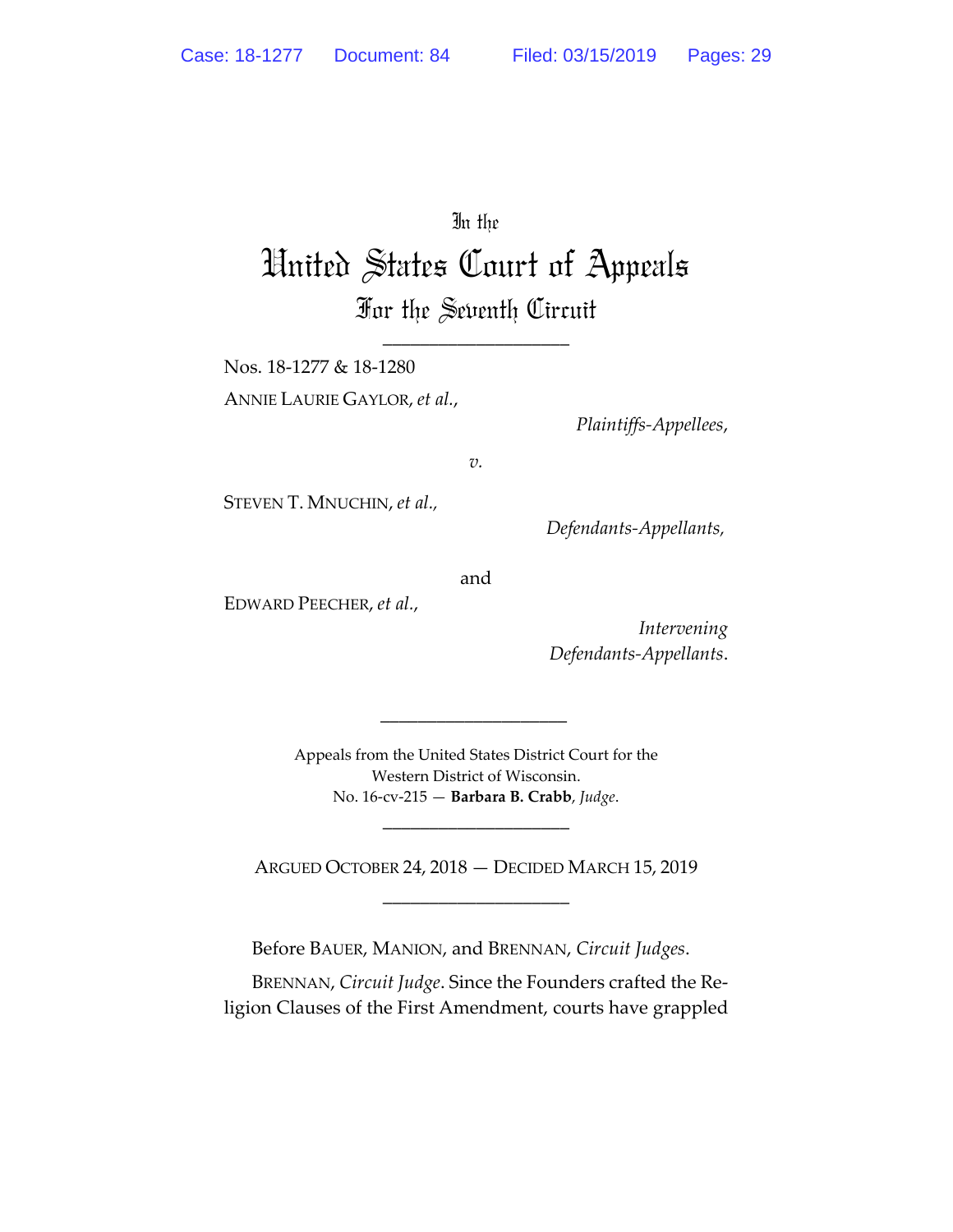with the "play in the joints" between them. *Walz v. Tax Comm. of City of N.Y.*, 397 U.S. 664, 669 (1970). This case calls us to do so once more. Freedom From Religion Foundation ("FFRF") claims that a longstanding tax code exemption for religious housing, 26 U.S.C. § 107(2) of the Internal Revenue Code, violates the Establishment Clause. The district court agreed. The U.S. Treasury Department and several intervening religious organizations ask us to reinstate the exemption, asserting that the survival of many congregations hangs in the balance. We must decide whether excluding housing allowances from ministers' taxable income is a law "respecting an establishment of religion" in violation of the First Amendment.

### **I.**

### *A. History of § 107(2)*

The facts before us are not in dispute. The Sixteenth Amendment was ratified in 1913, authorizing Congress to levy an income tax. Congress imposed a federal income tax that same year and has levied one in various forms since. As a result, Congress and the Treasury Department needed to define taxable "income." A rule defining income that survives today in the Internal Revenue Code is the "convenience-ofthe-employer" doctrine. Under that doctrine, housing provided to employees for the convenience of their employer is exempt from taxable income. Early examples of exclusions under the doctrine include housing provided to sailors living aboard ships, workers living in camps, and hospital employees. But the convenience-of-the-employer doctrine was not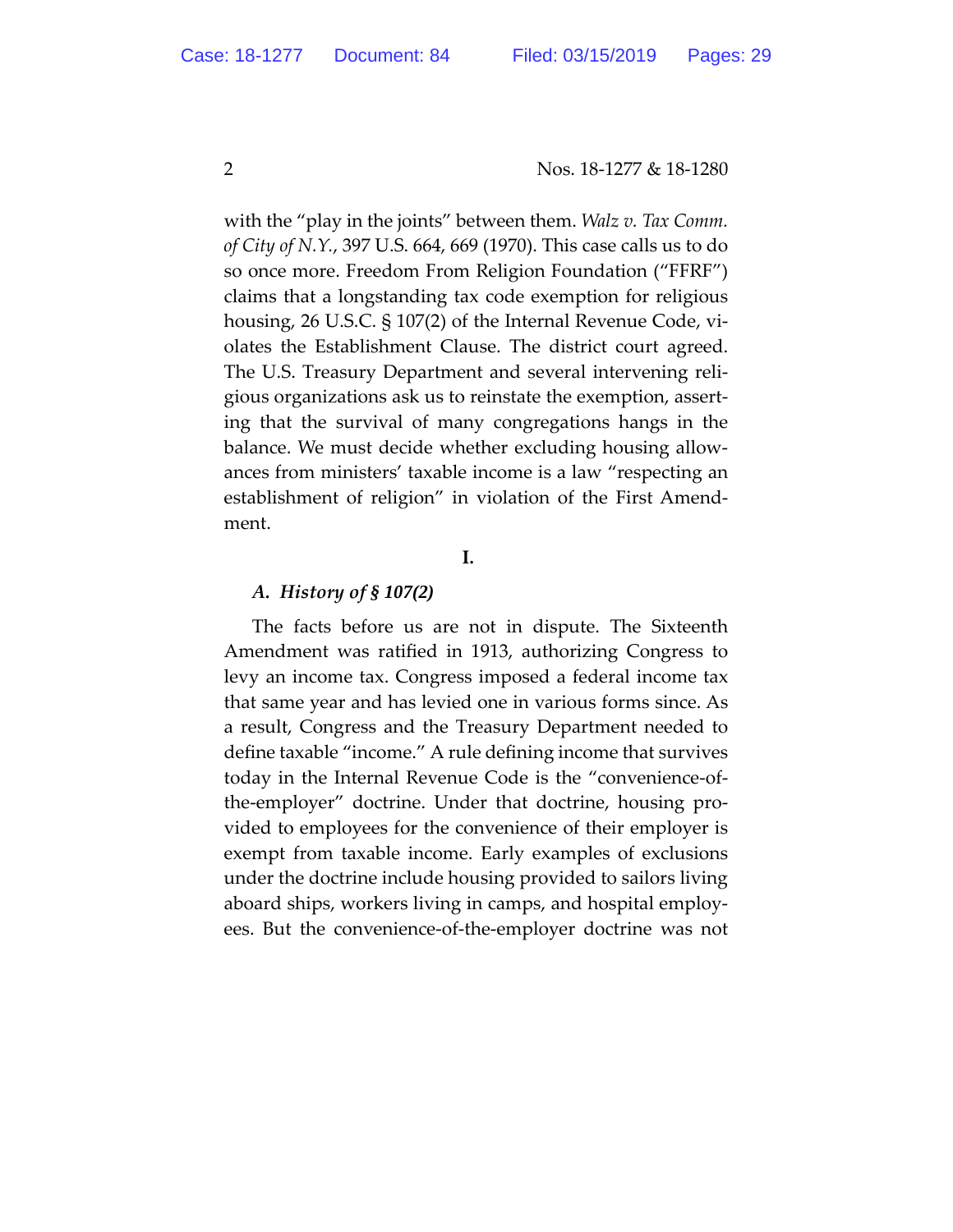made available to ministers.<sup>1</sup> In 1921, the Treasury Department announced ministers would be taxed on the fair rental value of parsonages provided as living quarters. O.D. 862, 4 C.B. 85 (1921).

Congress reacted quickly and enacted a statute to exclude church-provided parsonages from the taxable income of ministers. The Treasury Department interpreted this statute to apply only to housing provided in-kind; cash housing allowances were included in income. I.T. 1694, C.B. II-1, at 79 (1923). This continued for decades until in the 1950s several ministers successfully challenged the limitation to in-kind housing.2 Congress then enacted 26 U.S.C. § 107, which provides:

> In the case of a minister of the gospel, gross income does not include—

> (1) the rental value of a home furnished to him as part of his compensation; or

> (2) the rental allowance paid to him as part of his compensation, to the extent used by him to rent or provide a home …

<sup>&</sup>lt;sup>1</sup> The text of the tax code refers specifically to "ministers of the gospel," so we use that term. Courts have long held the provision applies to religious leaders of any denomination, regardless of formal title. *See, e.g.*, *Salkov v. Comm'r*, 46 T.C. 190, 194 (1966) (holding a Jewish cantor was a "minister of the gospel").

<sup>2</sup> *See, e.g.*, *Williamson v. Comm'r*, 224 F.2d 377 (8th Cir. 1955); *Conning v. Busey*, 127 F. Supp. 958 (S.D. Ohio 1954); *MacColl v. United States*, 91 F. Supp. 721 (N.D. Ill. 1950).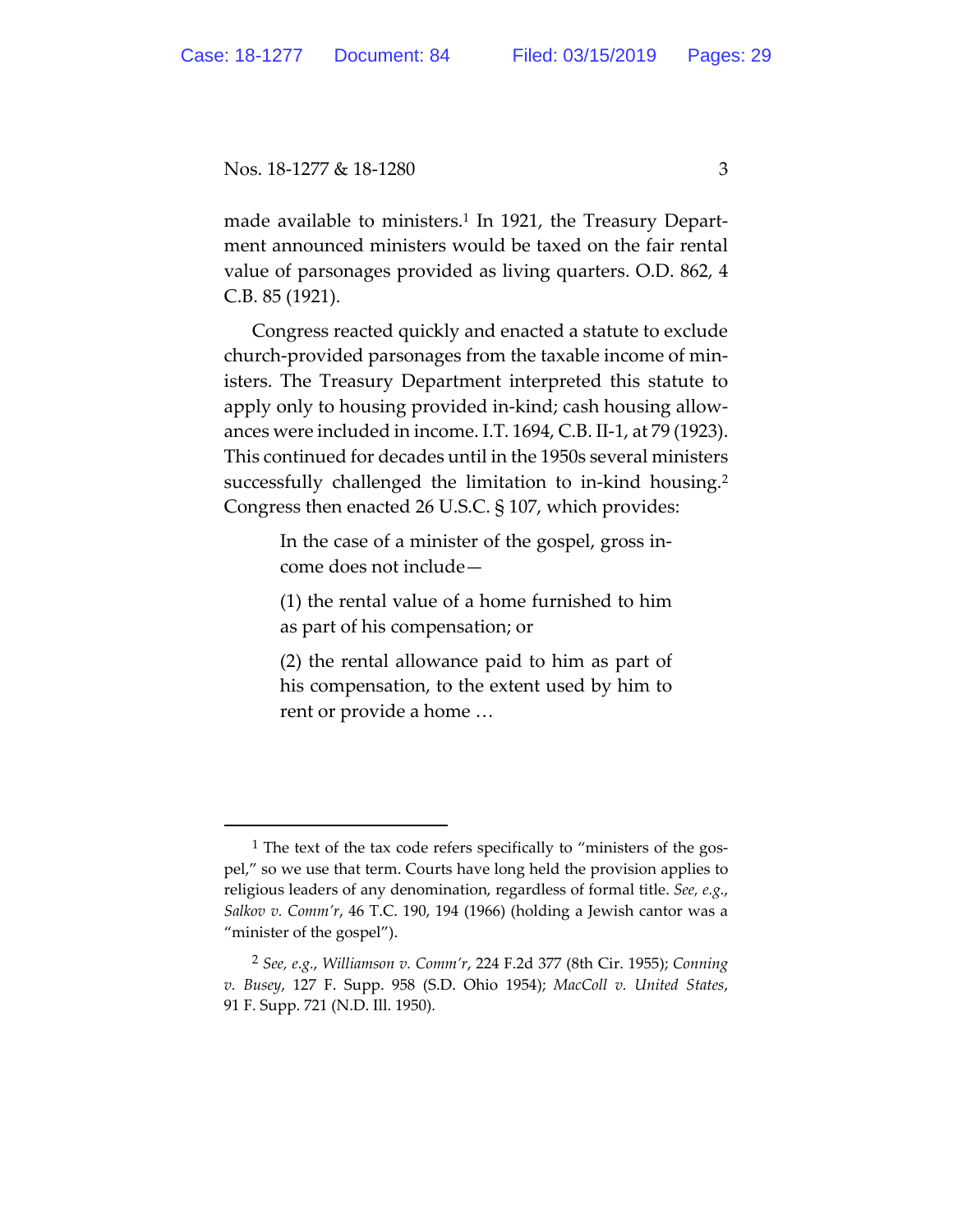Section 107(1) reauthorized the in-kind parsonage exemption in place since the 1920s. Section 107(2) authorized the IRS to also exempt cash allowances from ministers' taxable income.3

### *B. District Court Proceedings*

FFRF describes itself as a "nonprophet nonprofit" organization that "[t]akes legal action challenging entanglement of religion and government, government endorsement or promotion of religion." *What Does the Foundation Do?*, FREEDOM FROM RELIGION FOUNDATION, https://ffrf.org/faq/item/15001 what-does-the-foundation-do (last visited March 10, 2019). Seeking to challenge both § 107(1) and § 107(2), FFRF paid its co-presidents Annie Gaylor and Dan Barker a portion of their salaries in the form of a housing allowance. FFRF also paid this housing allowance to a former president of the organization, Anne Nicol Gaylor ("Nicol Gaylor").4 FFRF, Gaylor, Barker, and Nicol Gaylor, none of whom meet the IRS's definition of "minister," then sued the Treasury Department, claiming § 107 violates the First Amendment because it conditions a tax benefit on religious affiliation. We dismissed this challenge for lack of standing because FFRF and its employees never applied for  $\S 107(1)$  or  $\S 107(2)$  exemptions, so they were

 $3$  An amicus brief from the University of St. Thomas School of Law (Minnesota) estimates that of the United States' 384,000 congregations, 200,000 to 300,000 provide a housing allowance to their ministers under 26 U.S.C. § 107(2).

<sup>4</sup> Nicol Gaylor, Annie Gaylor's mother and co-founder of FFRF, passed away during the initial lawsuit filed by FFRF. Although the party to this lawsuit is technically the Estate of Anne Nicol Gaylor, we refer to her as "Nicol Gaylor" for brevity.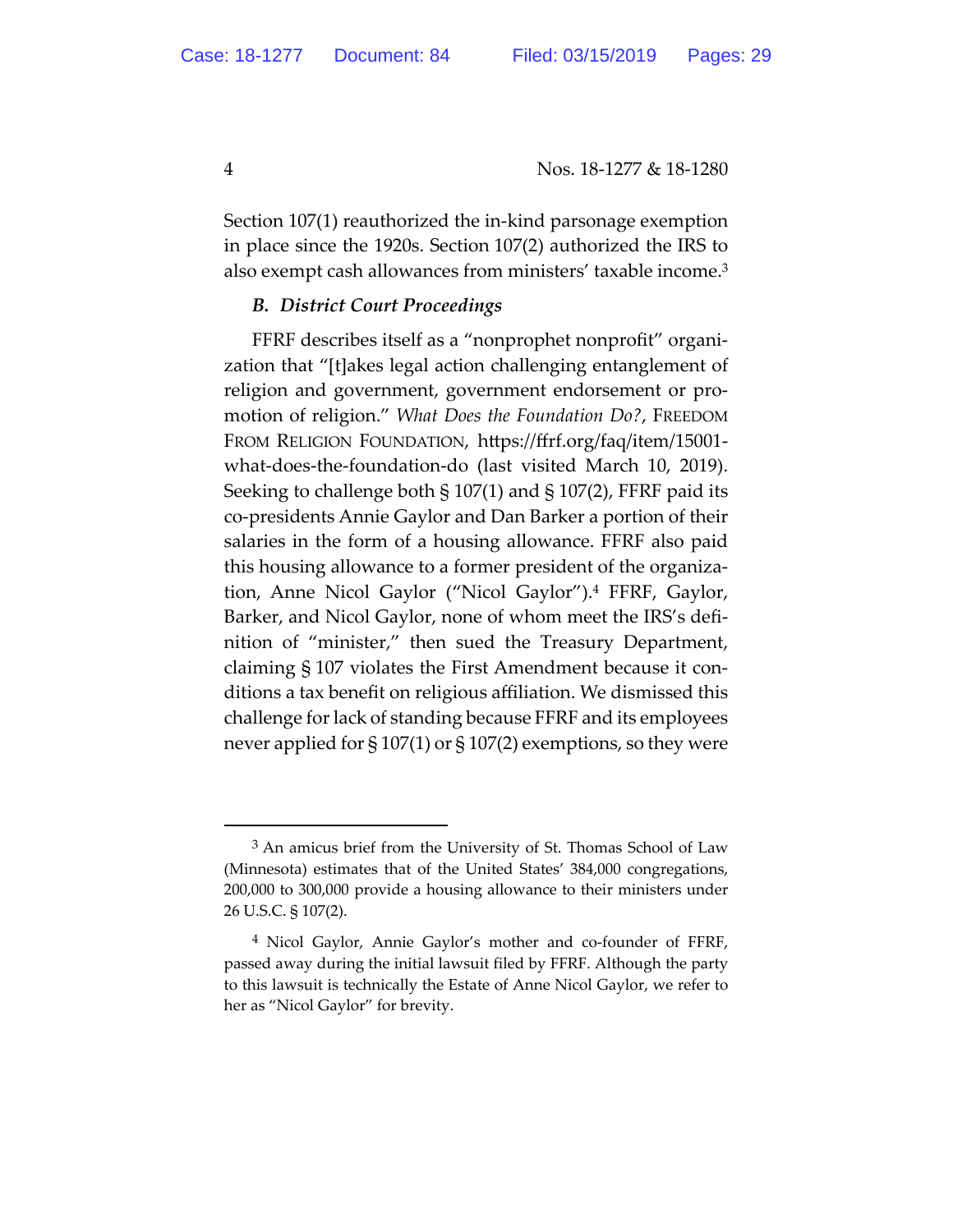$\overline{a}$ 

Nos. 18-1277 & 18-1280 5

never denied them. *Freedom From Religion Foundation, Inc. v. Lew*, 773 F.3d 815, 825 (7th Cir. 2014) ("*Lew*").

In response, Gaylor and Barker filed amended tax returns for 2012 and 2013 claiming refunds for their housing allowances under § 107(2); Nicol Gaylor did the same for 2013. The IRS erroneously issued refunds to Gaylor and Barker for 2013 but made no decisions on plaintiffs' other claims. After more than six months without IRS action on plaintiffs' claims, FFRF and its employees brought this suit. The IRS then denied the 2012 refund claims because none of the claimants were ministers.

The Treasury Department moved to dismiss FFRF's § 107(1) challenge for lack of subject matter jurisdiction. The district court granted the motion for the same reasons we articulated in *Lew*: FFRF's employees never claimed a § 107(1) exemption. FFRF does not appeal that ruling. Later, the district court permitted several pastors who receive housing allowances and their associated religious organizations to intervene to defend  $\S 107(2).5$ 

The Treasury Department and intervenors moved for summary judgment. The district court denied their motions and instead granted summary judgment to FFRF and its employees. The court held that FFRF and its employees had standing to challenge § 107(2), and that that statute violates the Establishment Clause of the First Amendment. *Gaylor v.* 

<sup>5</sup> The intervening defendants are Bishop Edward Peecher, the Chicago Embassy Church, Father Patrick Malone, the Holy Cross Church, the Diocese of Chicago and Mid-America of the Russian Orthodox Church Outside of Russia, and Pastor Christopher Butler. Each of the intervenors receive or provide housing allowances under § 107(2).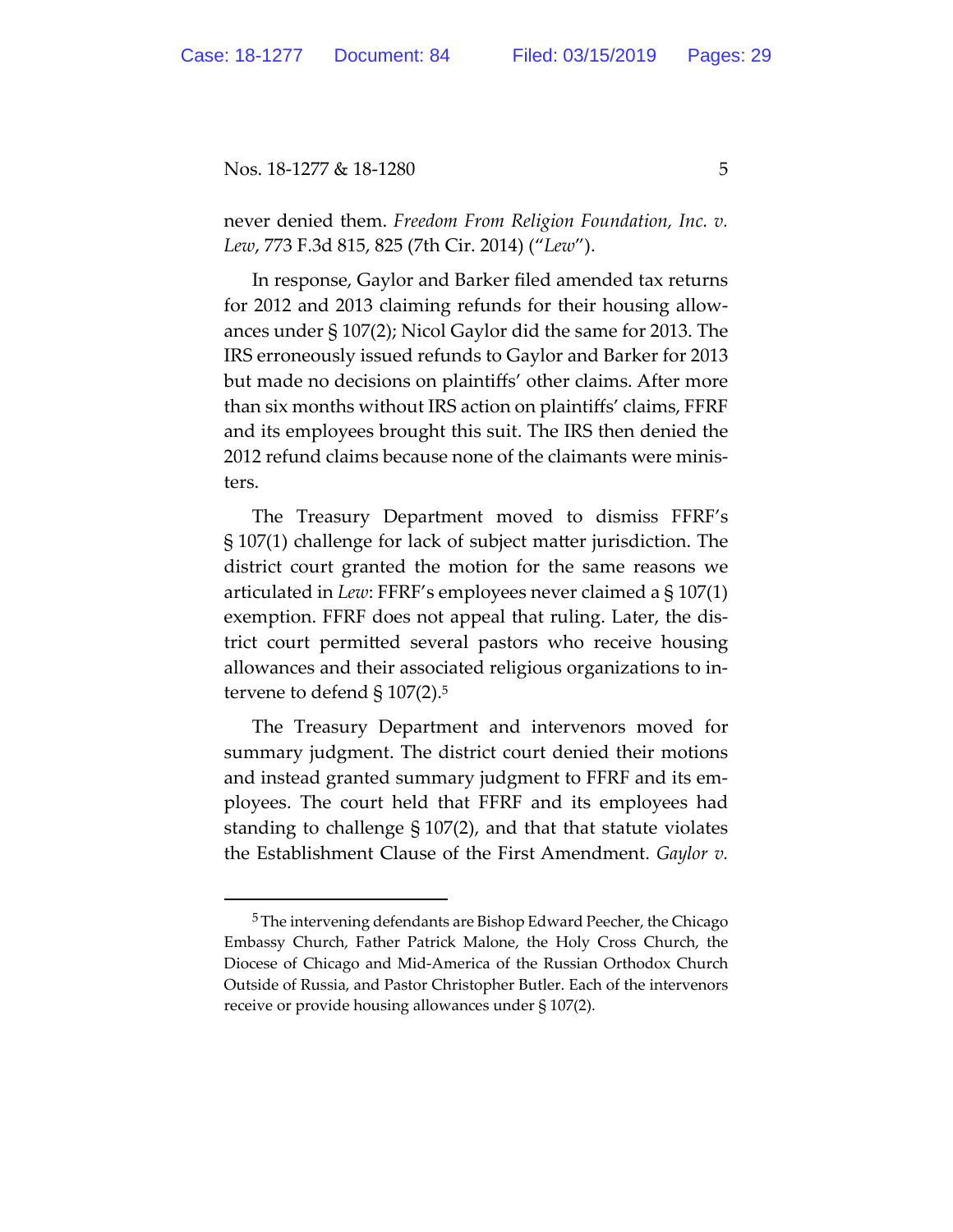*Mnuchin*, 278 F. Supp. 3d 1081, 1104 (W.D. Wis. 2017). The court held that § 107(2) violated the secular purpose prong of the test set forth in *Lemon v. Kurtzman*, 403 U.S. 602 (1971), and ruled that the statute's true purpose was to "provide aid to a group of religious persons." *Gaylor*, 278 F. Supp. 3d at 1099. The court rejected the argument that § 107(2) avoids excessive government entanglement with religion, because in the court's view "concerns about entanglement [do not] justify preferential treatment for religious persons." *Id.* The Treasury Department and the intervenors appeal.

#### **II.**

Neither the Treasury Department nor the intervenors dispute the district court's ruling that FFRF has standing to challenge § 107(2). Nevertheless, even if the issue has not been raised, if there is no Article III standing our court must dismiss the suit. *Diedrich v. Ocwen Loan Servicing, LLC*, 839 F.3d 583, 588 (7th Cir. 2016). We evaluate standing to determine whether FFRF resolved the deficiencies we noted in *Lew*.

To establish Article III standing, plaintiffs must show they have suffered "(1) a concrete and particularized 'injury in fact' (2) that is fairly traceable to the challenged action of the defendant, and that is (3) likely to be redressed by a favorable judicial decision." *Lew*, 773 F.3d at 819 (citing *Lujan v. Defenders of Wildlife*, 504 U.S. 555, 560–61 (1992)). To challenge the constitutionality of a tax provision, a plaintiff must have "personally claimed and been denied the exemption." *Lew*, 773 F.3d at 821.

An essential element of "injury in fact" is that the injury be "actual and imminent, not conjectural or hypothetical."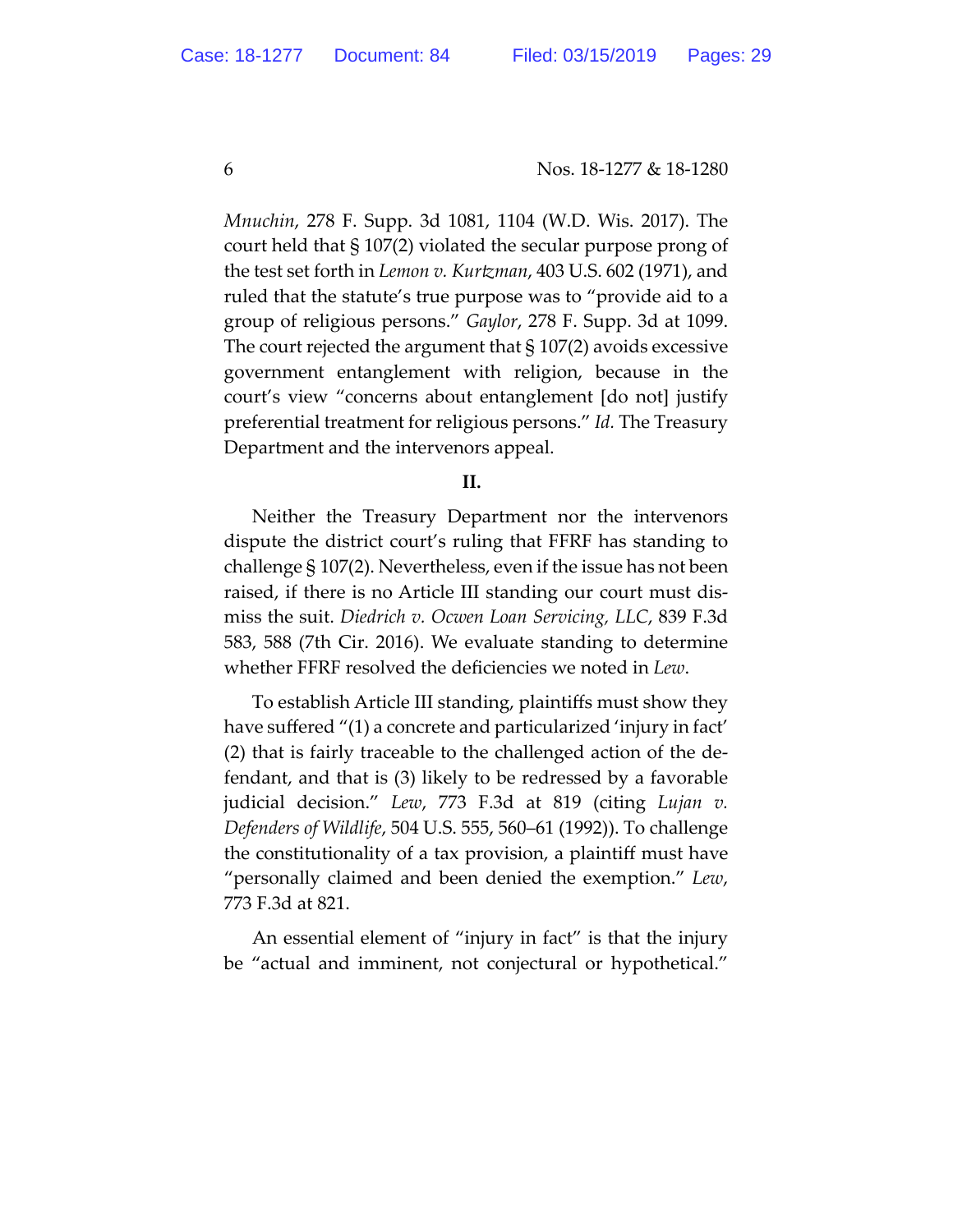*Lujan*, 504 U.S. at 561 (internal quotations and citations omitted). When FFRF filed this action, Gaylor and Barker had yet to be denied a refund from their 2012 tax returns, and Nicol Gaylor had still, by the time of the district court's decision, received no answer to her 2013 refund request. Yet this does not necessarily mean FFRF lacked standing. Under 26 U.S.C. § 6532(a)(1), an income tax refund suit may be filed no earlier than six months after the refund claim was submitted. A statute cannot "'lower the threshold for standing below the minimum requirements imposed by the Constitution,' but Congress does have the power to 'enact statutes creating legal rights, the invasion of which creates standing, even though no injury would exist without the statute.'" *Sterk v. Redbox Automated Retail, LLC*, 770 F.3d 618, 623 (7th Cir. 2014) (quoting *Kyles v. J.K. Guardian Sec. Servs., Inc.*, 222 F.3d 289, 294 (7th Cir. 2000)).

The district court concluded it was reasonable to interpret § 6532(a)(1) as rendering a claim "effectively denied if the IRS does not render a decision within six months." *Gaylor*, 278 F. Supp. 3d at 1087. We agree. As the district court noted, preventing a claimant from filing a refund suit until the IRS responded to the claim "would allow the IRS to deprive a party of standing indefinitely by withholding a decision." *Id.* at 1088. Several courts of appeals have cited the six-month filing requirement approvingly. *See, e.g.*, *Fletcher v. United States*, 452 Fed. App'x 547, 552 (5th Cir. 2011) ("[B]efore a taxpayer can bring a refund suit, he or she must … wait until either the IRS denies the claim or six months have expired since filing the administrative claim."); *Dumont v. United States*, 345 Fed. App'x 586, 590 (Fed. Cir. 2009) ("[A] suit … cannot be instituted until either the IRS denies the claim or six months pass without its taking action."); *Sorenson v. Secʹy of Treasury of*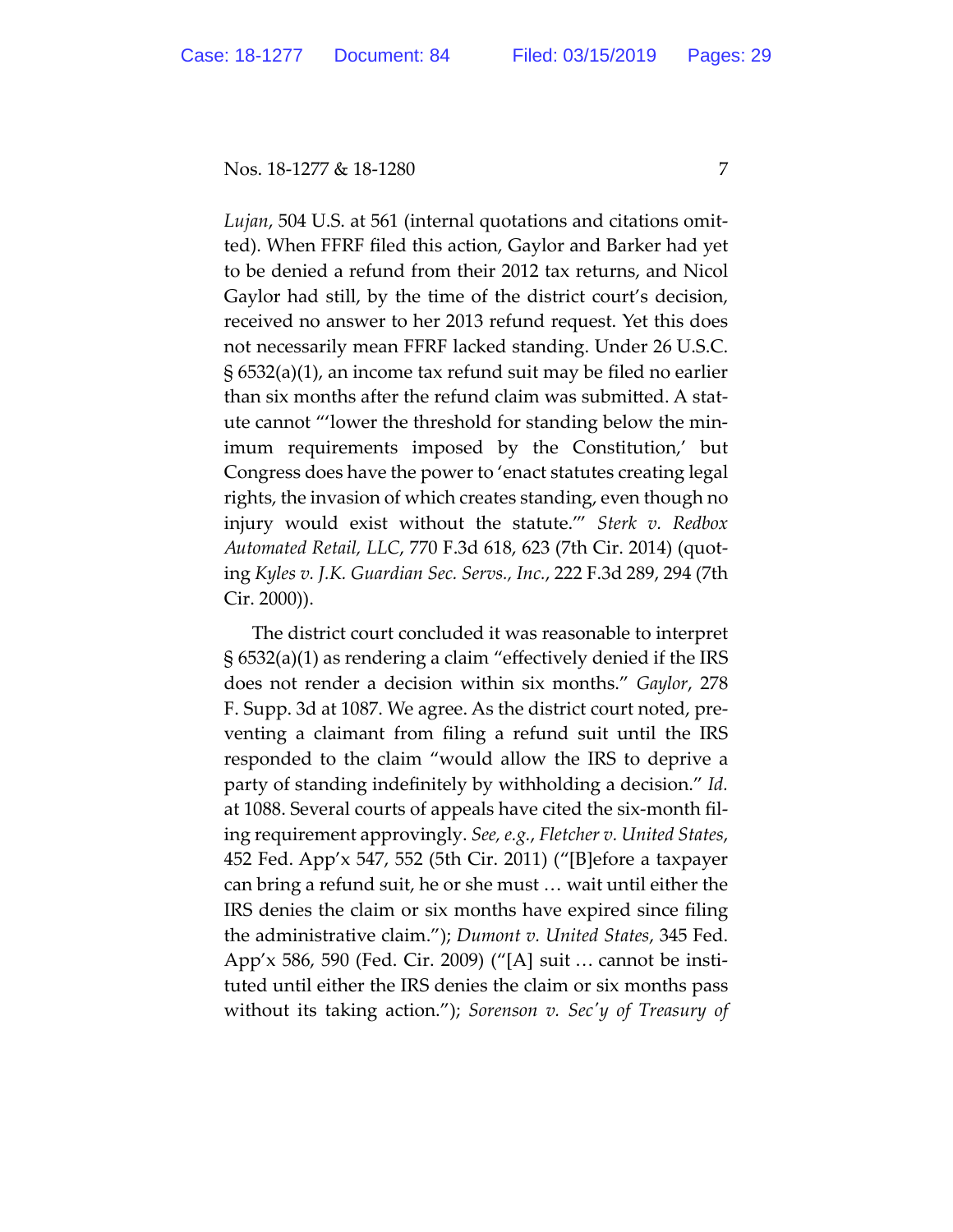*U.S*., 752 F.2d 1433, 1438 (9th Cir. 1985), *affʹd*, 475 U.S. 851 (1986) ("The former section prohibits the courts from entertaining any refund suit filed before the expiration of six months from the date the claim for refund is filed … ."); *see also Lew*, 773 F.3d at 821 n.3 ("The plaintiffs could have … paid income tax on their housing allowance, claimed refunds from the IRS, and then sued if the IRS rejected *or failed to act upon* their claims.") (emphasis added).

Gaylor, Barker, and Nicol Gaylor have properly alleged a "concrete, dollars-and-cents injury." *Lew*, 773 F.3d at 821. "[T]hey have incurred a cost or been denied a benefit on account of their religion [or lack thereof]," *Arizona Christian Sch. Tuition Org. v. Winn*, 536 U.S. 125, 130 (2011), which confers Article III standing. Because its members have standing and the contested issue is germane to its organizational purpose, FFRF has organizational standing to sue as well. *See Sierra Club v. United States E.P.A.*, 774 F.3d 383, 388–89 (7th Cir. 2014) ("'An organization has standing to sue if (1) at least one of its members would otherwise have standing; (2) the interests at stake in the litigation are germane to the organization's purpose; and (3) neither the claim asserted nor the relief requested requires an individual member's participation in the lawsuit.'") (quoting *Sierra Club v. Franklin Cty. Power of Ill. LLC*, 546 F.3d 918, 924 (7th Cir. 2008)).

## **III.**

This case comes to us after a grant of summary judgment, so we assess the parties' claims de novo. *Freedom from Religion Found., Inc. v. Concord Cmty. Sch.*, 885 F.3d 1038, 1045 (7th Cir. 2018) ("*Concord")*.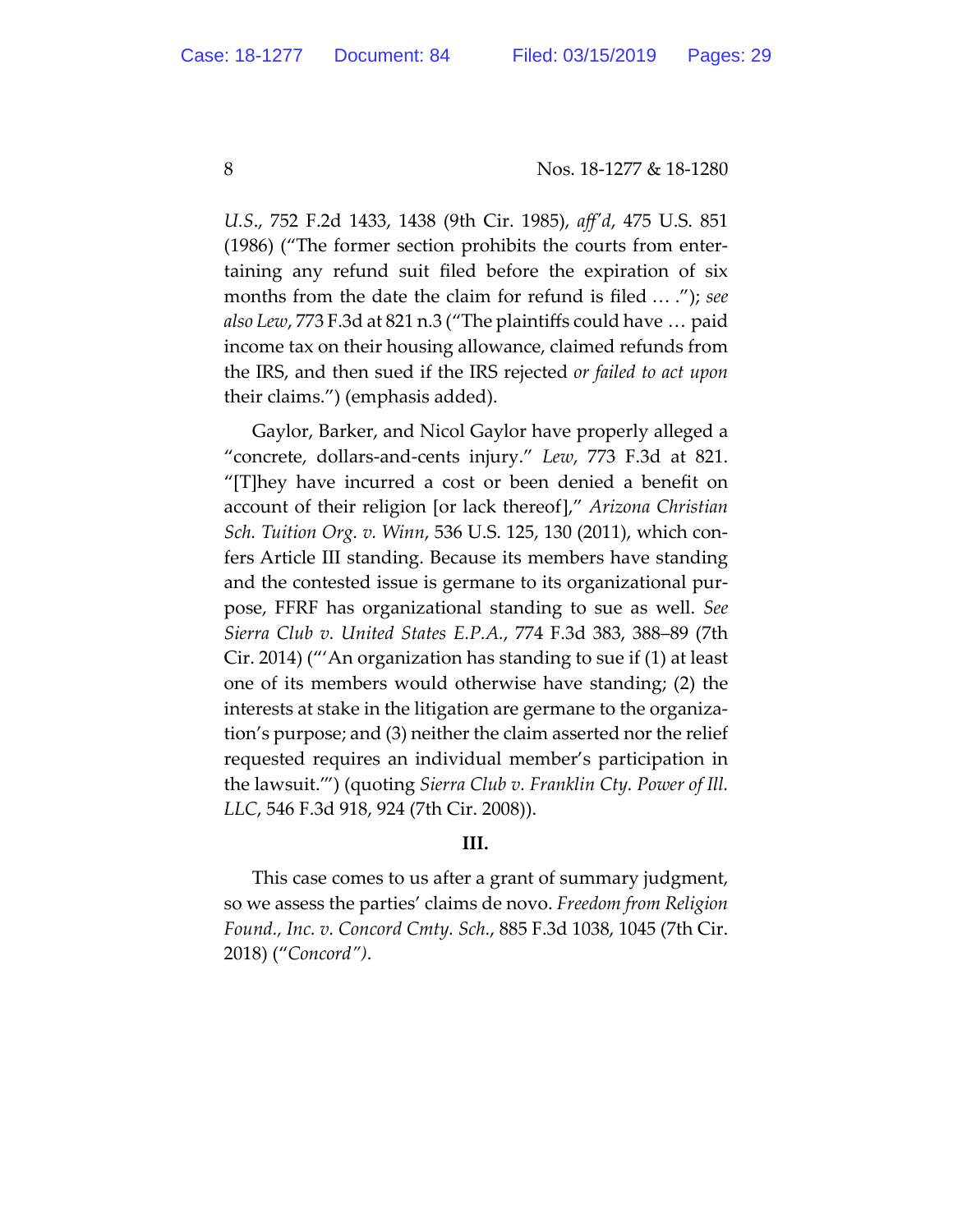$\overline{a}$ 

Nos. 18-1277 & 18-1280 9

Currently, Establishment Clause jurisprudence incorporates a number of tests when evaluating the constitutionality of government action. Two are relevant to this case: the test announced in *Lemon v. Kurtzman*, 403 U.S. 602 (1971), and the "historical significance" test of *Town of Greece v. Galloway*, 572 U.S. 565, 576 (2014).<sup>6</sup> Because the Supreme Court has not clarified which should take precedence, we evaluate FFRF's claims under both tests and associated case law. *See Concord*, 885 F.3d at 1045 n.1 ("Indeed, there is debate among the Justices about the continuing validity of the endorsement test. … For now, we do not feel free to jettison that test altogether … .").7 We consider this case under the *Lemon* test in

 $6$  A third relevant to this challenge, the endorsement test, clarifies *Lemon* and is woven into our consideration of § 107(2) under the *Lemon* test, particularly under the second prong. *See, e.g.*, *Freedom from Religion Found., Inc. v. City of Marshfield, Wis*., 203 F.3d 487, 493 (7th Cir. 2000), *as amended on denial of rehʹg and rehʹg en banc* (Mar. 22, 2000) ("[T]he effect prong of [the *Lemon*] test has been analyzed under the 'perception of endorsement' test developed in *Lynch v. Donnelly*, 465 U.S. 668, 690 (1984) (O'Connor, J., concurring).").

 $<sup>7</sup>$  An amicus brief filed by Wisconsin and fifteen other states notes the</sup> Supreme Court has not applied the *Lemon* test to a religious freedom case in many years. Even so, until the Supreme Court explicitly overturns *Lemon* we must apply it, as well as the other tests more recently relied upon by the Court. Other circuit courts also apply multiple tests when considering a challenge under the Establishment Clause. *See, e.g.*, *American Humanist Assoc. v. McCarty*, 851 F.3d 521, 525–26 (5th Cir. 2017) (balancing the *Lemon*, endorsement, and coercion tests against the historical significance test in *Town of Greece*); *Smith v. Jefferson Cty. Bd. of Sch. Comm'rs*, 788 F.3d 580, 586–87 (6th Cir. 2015) (setting forth *Lemon*, the endorsement test, and *Town of Greece* as the "three main jurisprudential threads" that must be woven together in assessing government action under the Establishment Clause).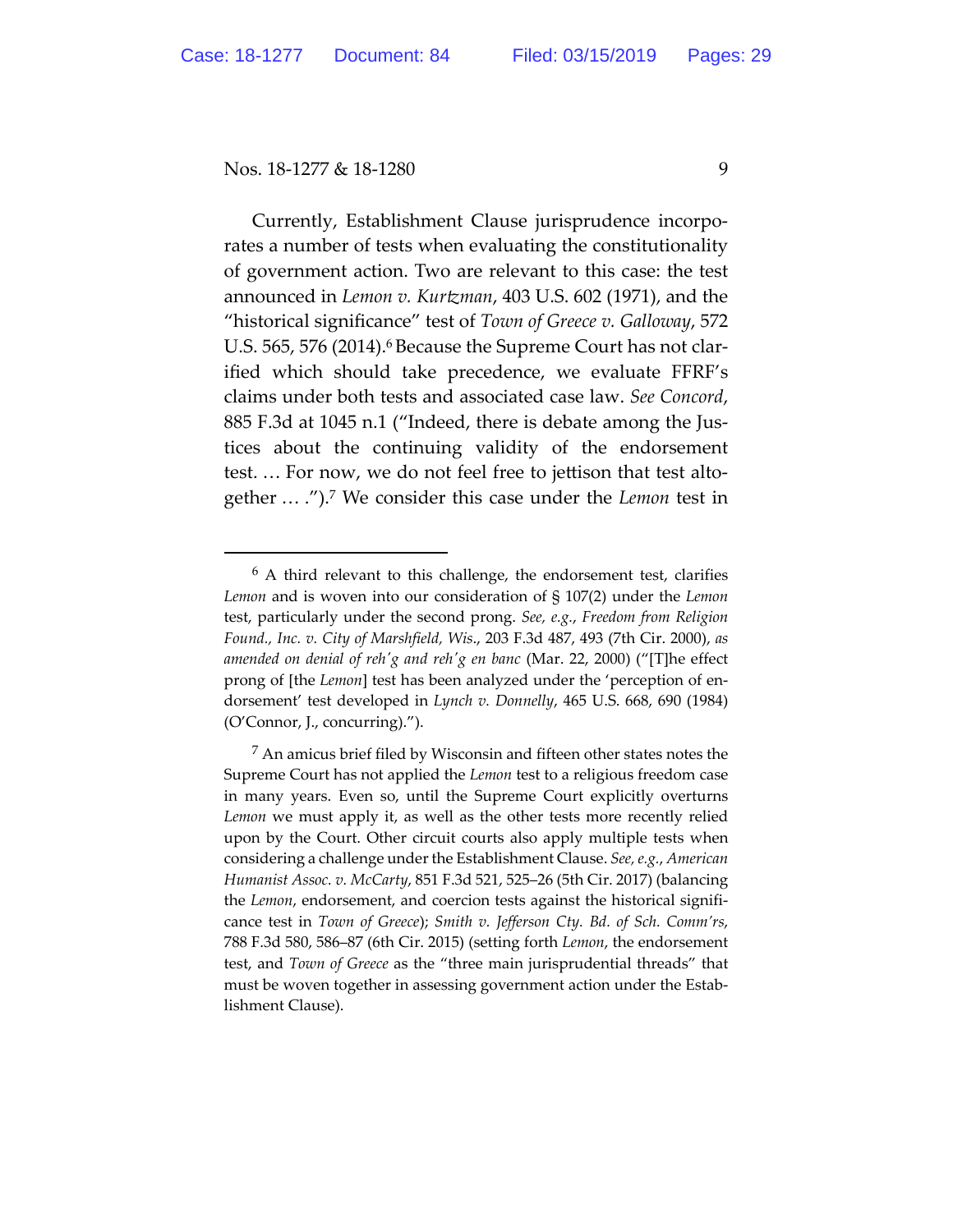this Part of this opinion, and under the "historical significance" test in Part IV.

*Lemon* summarized prior case law into a three-prong test: "[f]irst, the statute must have a secular legislative purpose; second, its principal or primary effect must be one that neither advances nor inhibits religion; finally, the statute must not foster an excessive government entanglement with religion." 403 U.S. at 612–13 (internal citations and quotations omitted). This test is not cumulative: if § 107(2) fails any of *Lemon*'s three prongs, it violates the Establishment Clause.

## *A. Secular Legislative Purpose*

We first examine whether § 107(2) has a secular legislative purpose. "When the government acts with the ostensible and predominant purpose of advancing religion, it violates that central Establishment Clause value of official religious neutrality, there being no neutrality when the government's ostensible object is to take sides." *McCreary Cty., Ky. v. Am. Civil Liberties Union of Ky.*, 545 U.S. 844, 860 (2005) (citing *Corporation of Presiding Bishop of Church of Jesus Christ of Latter-day Saints v. Amos*, 483 U.S. 327, 330 (1987)). A statute is unconstitutional under this test "only when … there [is] no question that the statute … was motivated wholly by religious considerations." *Lynch v. Donnelly*, 465 U.S. 668, 680 (1984). The Treasury Department and intervenors point to three secular legislative purposes of the statute: to eliminate discrimination against ministers, to eliminate discrimination between ministers, and to avoid excessive entanglement with religion. FFRF counters that § 107(2) was passed to confer a government benefit on religion, which necessarily violates the Establishment Clause.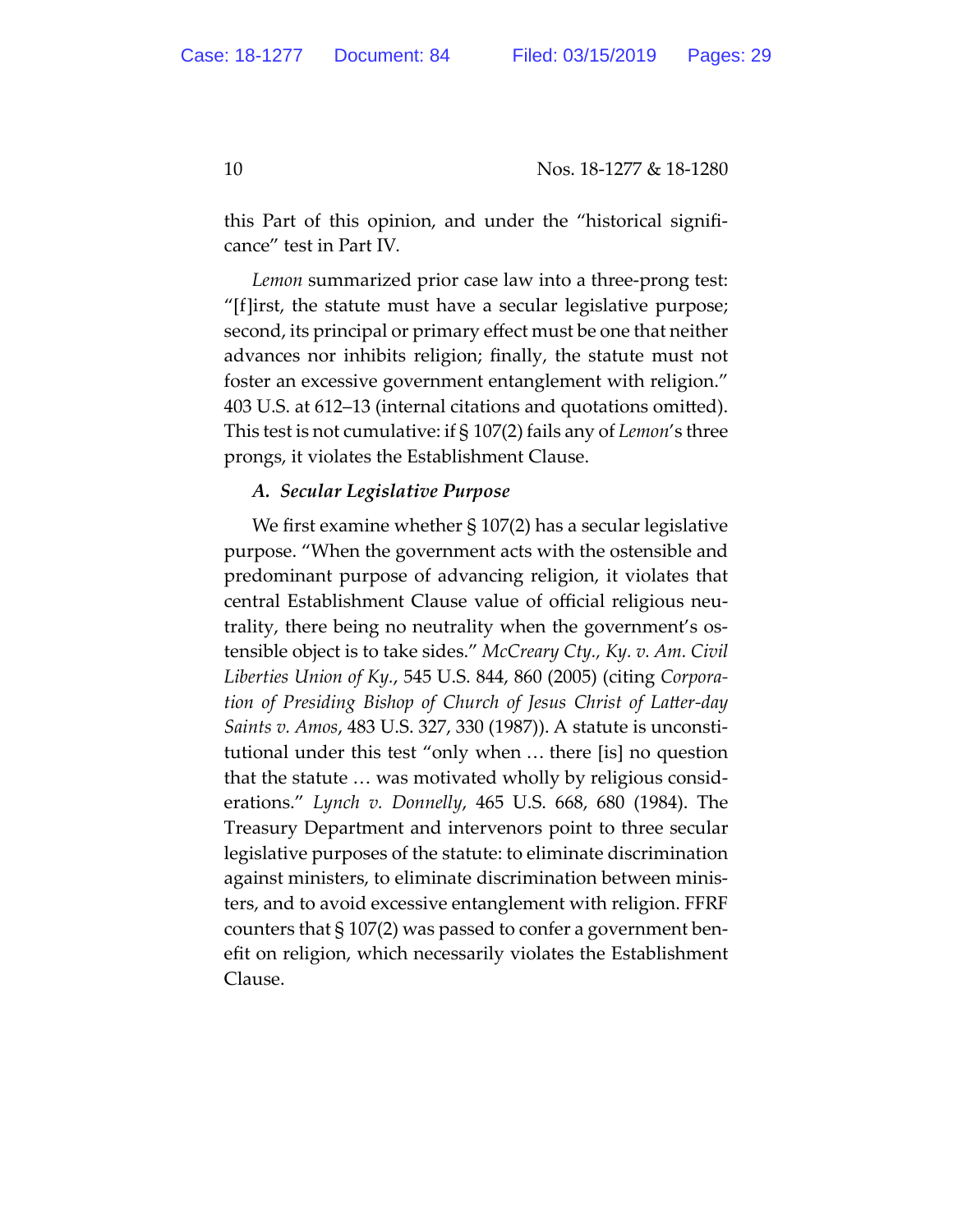We will defer to a government's sincere articulation of secular purpose, so long as the plaintiffs have not proved that articulation of purpose is a sham. *Edwards v. Aguillard*, 482 U.S. 578, 586–87 (1987) ("While the Court is normally deferential to a State's articulation of a secular purpose, it is required that the statement of such purpose be sincere and not a sham."); *Cohen v. City of Des Plaines*, 8 F.3d 484, 489 (7th Cir. 1993) ("We will defer to a municipality's sincere articulation of a secular purpose."). This does not mean "that the law's purpose must be unrelated to religion … ." *Amos*, 483 U.S. at 335. Instead, "the government lacks a secular purpose under *Lemon* only when 'there is no question that the statute or activity was motivated wholly by religious considerations.'" *Milwaukee Deputy Sheriffs' Ass'n v. Clarke*, 588 F.3d 523, 527–28 (7th Cir. 2009) (quoting *Books v. Elkhart Cty.*, 401 F.3d 857, 863 (7th Cir. 2005), in turn quoting *Lynch*, 465 U.S. at 680). So we evaluate the purposes articulated by the Treasury Department to determine whether they are sincere, or whether the government's "'actual purpose is to endorse or disapprove of religion.'" *Edwards*, 482 U.S. at 585 (quoting *Lynch*, 465 U.S. at 690 (O'Connor, J., concurring)).

The Treasury Department first contends Congress passed § 107 to put ministers on equal footing with secular employees receiving the same benefits; in other words, to eliminate discrimination against ministers. The Treasury Department points to its 1921 decision to not exclude parsonages from taxable income and Congress's quick passage of the parsonage exemption, now codified at § 107(1), in response. The Treasury Department argues this is a secular purpose because it simply places religious employees on par with secular ones. FFRF counters that the benefits given to ministers under § 107(2) are different—and better—than those the tax code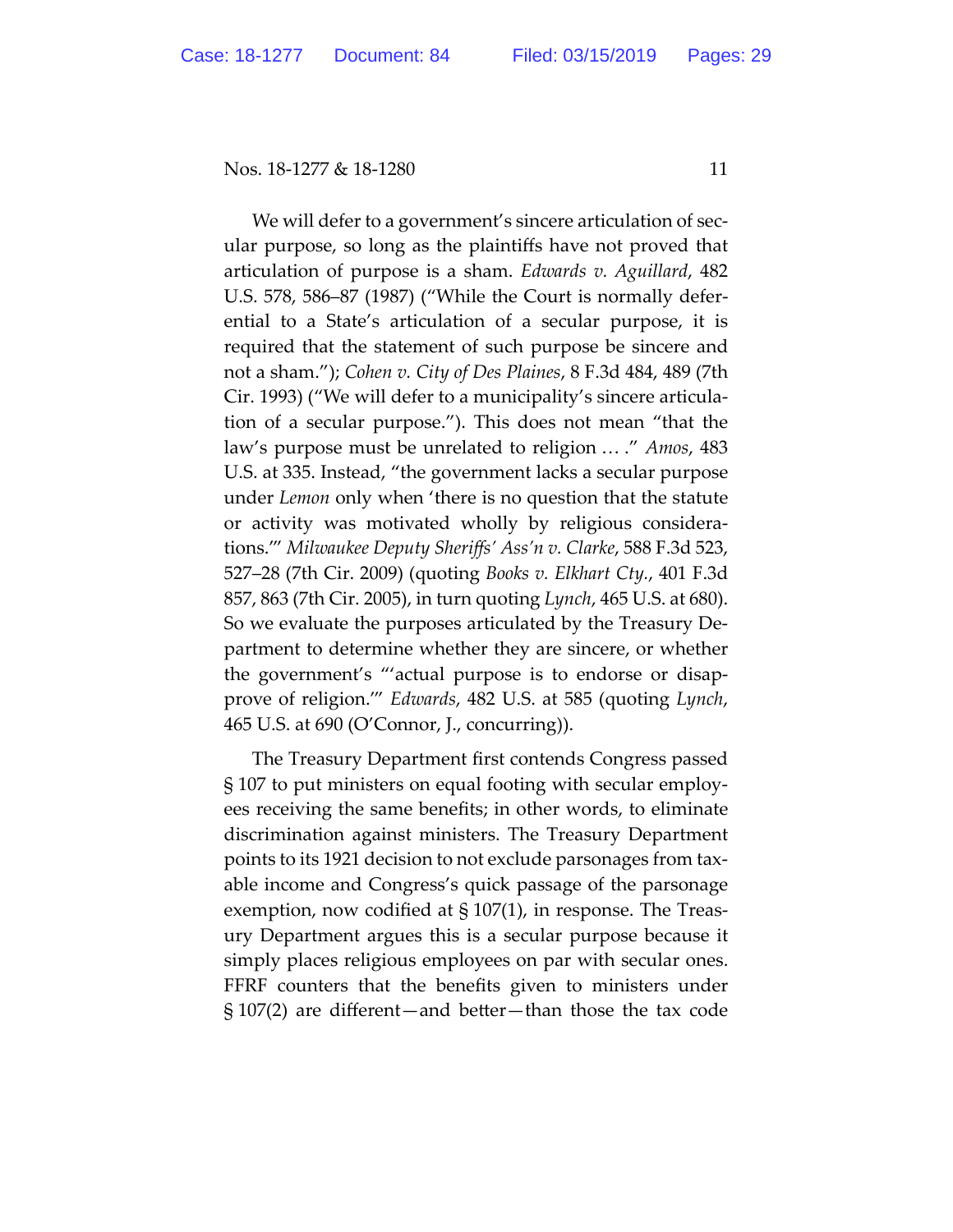gives to secular employees. FFRF argues putting ministers in a better position than secular employees promotes the dissemination of religious ideas and thus cannot be secular.

To determine whether § 107(2) confers a special benefit, or simply integrates ministers into an existing tax system, we must delve into the convenience-of-the-employer doctrine. Though the doctrine was originally developed in Treasury Department regulations, it has since been codified in several places. The principal statute is 26 U.S.C. § 119(a)(2) and exempts meals and lodging furnished to employees if they meet five requirements: the meal or lodging is furnished (1) by an employer to an employee, (2) in kind (as opposed to in cash), (3) on the business premises of the employer, (4) for the convenience of the employer, and (5) as a condition of employment. *See also* 26 C.F.R. § 1.119-1(b) (2018). This exemption applies generally: any qualifying employee can rely on  $\S 119(a)(2)$ , including religious employees.<sup>8</sup>

The express proof requirements of § 119(a)(2) are relaxed throughout the tax code for various types of employees. Section 119(c) exempts employees living in a foreign camp from needing to fulfill the "business premises" and "condition of employment" factors. Section 119(d) exempts certain teachers and university employees from the convenience-of-theemployer doctrine altogether, and allows them to exclude from taxable income the fair rental value of campus housing.

Myriad provisions in Title 26 employ this categorical approach and exempt any form of housing benefits, whether

-

<sup>8</sup> For additional history on the development of the convenience-of-theemployer doctrine, see *Commissioner v. Kowalski*, 434 U.S. 77, 84–96 (1977).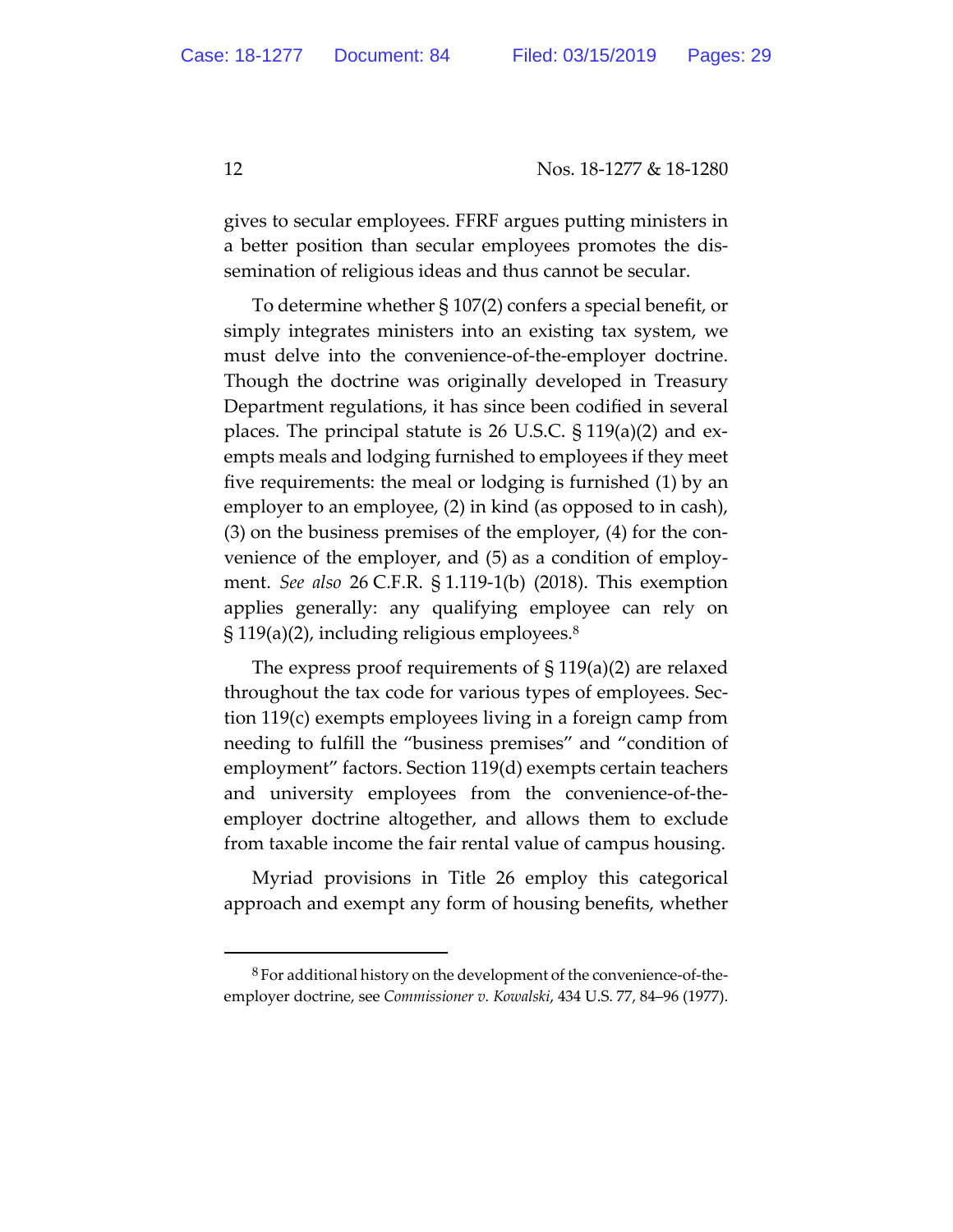in cash or in kind: § 132 and § 162 exclude housing provided to an employee away on business for less than a year; § 134 excludes housing provided to current or former members of the military; § 911 excludes housing above a certain level provided to citizens or residents living abroad; § 912 excludes housing provided to government employees living abroad; and, of course, § 107 excludes housing provided to ministers. These categorical exemptions allow hundreds of thousands of employees (including ministers) to receive tax-exempt housing every year without needing to satisfy the proof requirements of  $\S 119(a)(2)$ .

These parallel provisions show an overarching arrangement in the tax code to exempt employer-provided housing for employees with certain job-related housing requirements. Congress has exempted certain categories of employees from complying with the specific requirements of  $\S 119(a)(2)$  to simplify the application of the convenience-of-the-employer doctrine to those occupations. Section 107, including subsection (2), recognizes ministers often use their homes as part of their ministry. This provision thus eases the administration of the convenience-of-the-employer doctrine by providing a bright-line rule, instead of requiring that ministers and the IRS repeatedly engage with a fact-intensive standard.

Reading § 107(2) in isolation from the other convenienceof-the-employer provisions, and then highlighting the term "minister," could make the challenged statute appear to provide a government benefit exclusively to the religious. But reading it in context, as we must, we see  $\S 107(2)$  is simply one of many *per se* rules that provide a tax exemption to employees with work-related housing requirements. *See* ANTONIN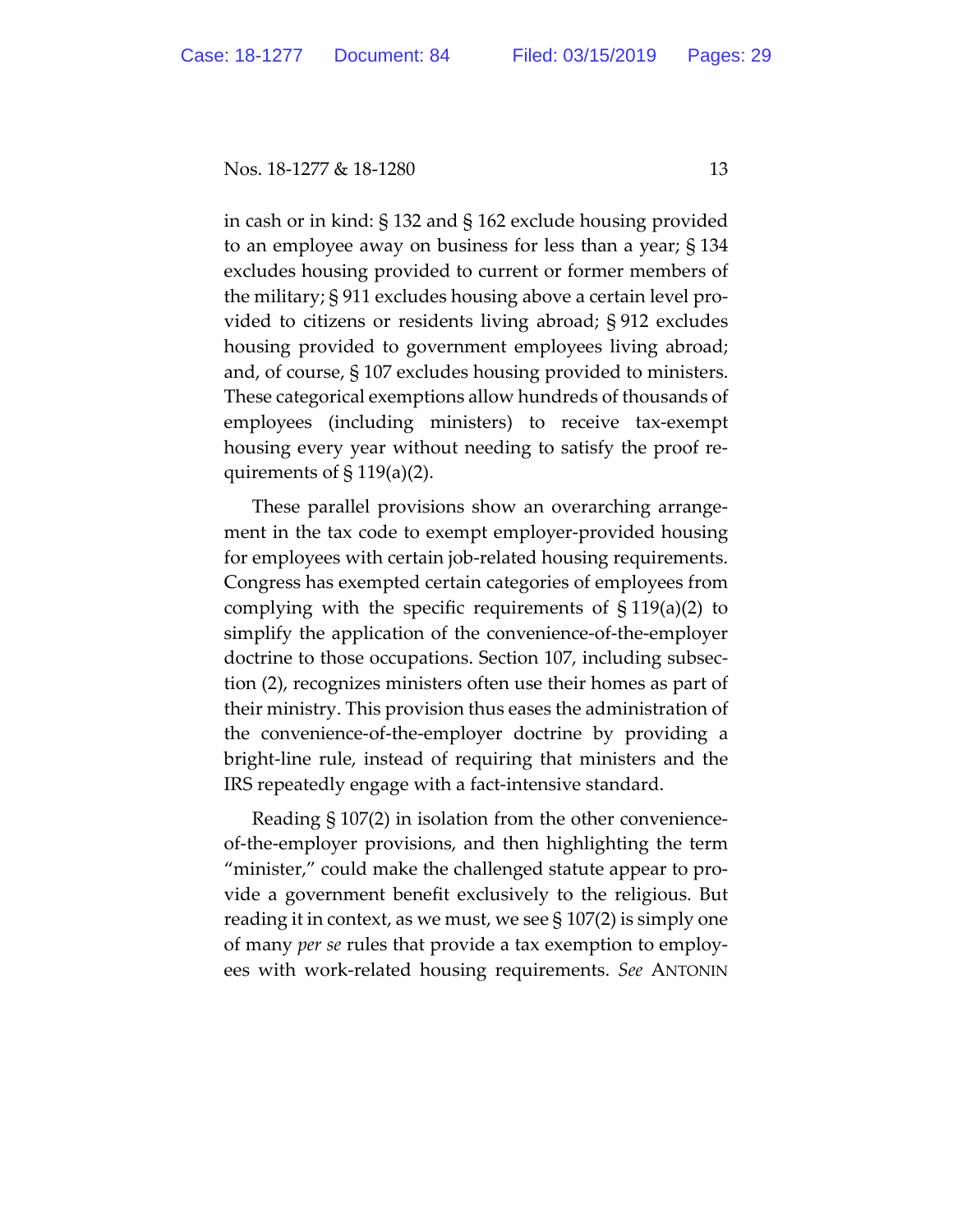SCALIA & BRYAN A. GARNER, READING LAW 252 (2012) ("'Several acts *in pari materia*, and relating to the same subject, are to be taken together, and compared in construction of them, because they are considered as having one object in view, and as acting upon one system.'") (quoting 1 James Kent, *Commentaries on American Law* 433 (1826)); *see also Mueller v. Allen*, 463 U.S. 388, 396 (1983) (upholding Minnesota tax deduction for tuition expenses, primarily used by parents of children at sectarian schools, in part because the deduction was "only one among many deductions—such as those for medical expenses … and charitable contributions … available under the Minnesota tax laws"). Congress's policy choice to ease the administration of the convenience-of-the-employer doctrine by applying a categorical exclusion is a secular purpose, not "motivated wholly by religious considerations." *Lynch*, 465 U.S. at 680.

FFRF argues considering the context of § 107(2) is inapt. To FFRF, the benefits the statute provides apply to a broader category of persons—any minister, as opposed to any minister that uses his or her home for religious purposes—than other categorical housing exclusions in the tax code. The district court agreed, and found that § 107(2) is not analogous to other bright-line housing benefit provisions in the tax code because, in comparison, it is overinclusive. *Gaylor*, 278 F. Supp. 3d at 1095 ("[Sections 134, 911, and 912] relate to employees whose housing is *necessarily* affected by their jobs. … Some ministers may be in a similar situation … but by no means are all ministers so restricted … .") (emphasis in original).

It is not immediately apparent that § 107(2) is broader than the other categorical exemptions for employee housing. For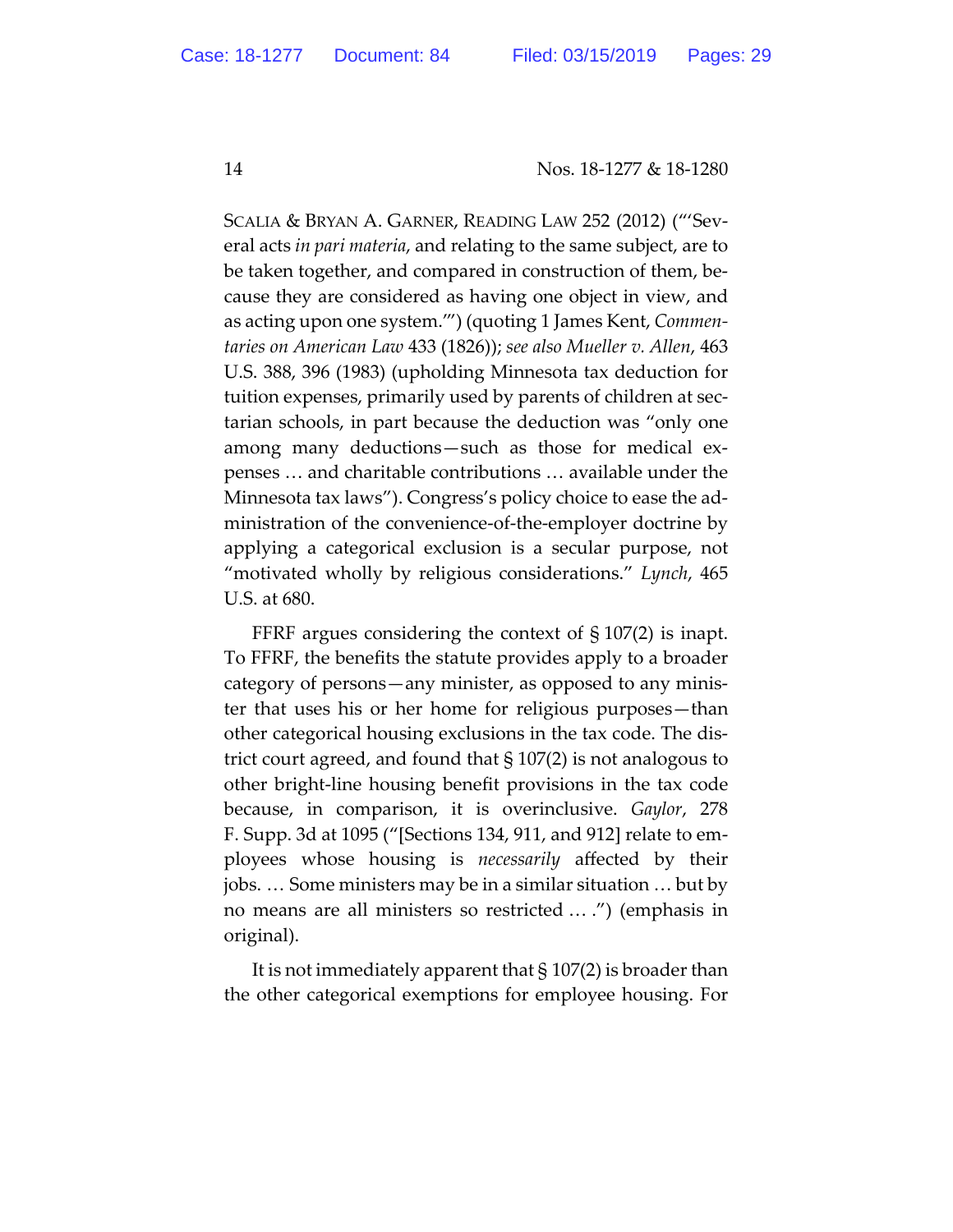example, under 26 U.S.C. § 911, any person living abroad is permitted to exclude or deduct housing expenses, regardless whether that person is living abroad at the behest of his or her employer.

But to the extent  $\S 107(2)$  may be overinclusive, that alone does not render the statute unconstitutional. FFRF's argument is a critique of categorical rules generally, rather than of § 107(2) specifically. "Read literally, rules are generally overinclusive and underinclusive if assessed by references to their purposes. There is always a gap between the justification for a rule … and the rule itself." Cass R. Sunstein, *Problems with Rules*, 83 CALIF. L. REV. 953, 990–91 (1995). No rule will perfectly address the concerns to which it is addressed, because "[a]ll generalizations … are to some degree invalid, and hence every rule of law has a few corners that do not quite fit." Antonin Scalia, *The Rule of Law as a Law of Rules*, 56 U. CHI. L.REV. 1175, 1177 (1989). Categorical rules sacrifice precision of result for administrative ease and equality of result. So it is not surprising that § 107(2) covers some housing allowances that may be excluded under a case-by-case discretionary standard. In this respect, § 107(2) is not an outlier.

Important to our consideration, any imprecision does not make § 107(2) any less analogous to other "convenience-ofthe-employer" related provisions in the tax code. Each covers a different subset of eligible taxpayers and activities, but they all serve a common purpose: excluding from taxable income certain employment-related expenses. The constitutionality of § 107(2) does not turn on which ministers the statute includes or excludes. *See, e.g.*, *Kowalski*, 434 U.S. at 95–96 ("[A]rguments of equity have little force in construing the boundaries of exclusions and deductions from income many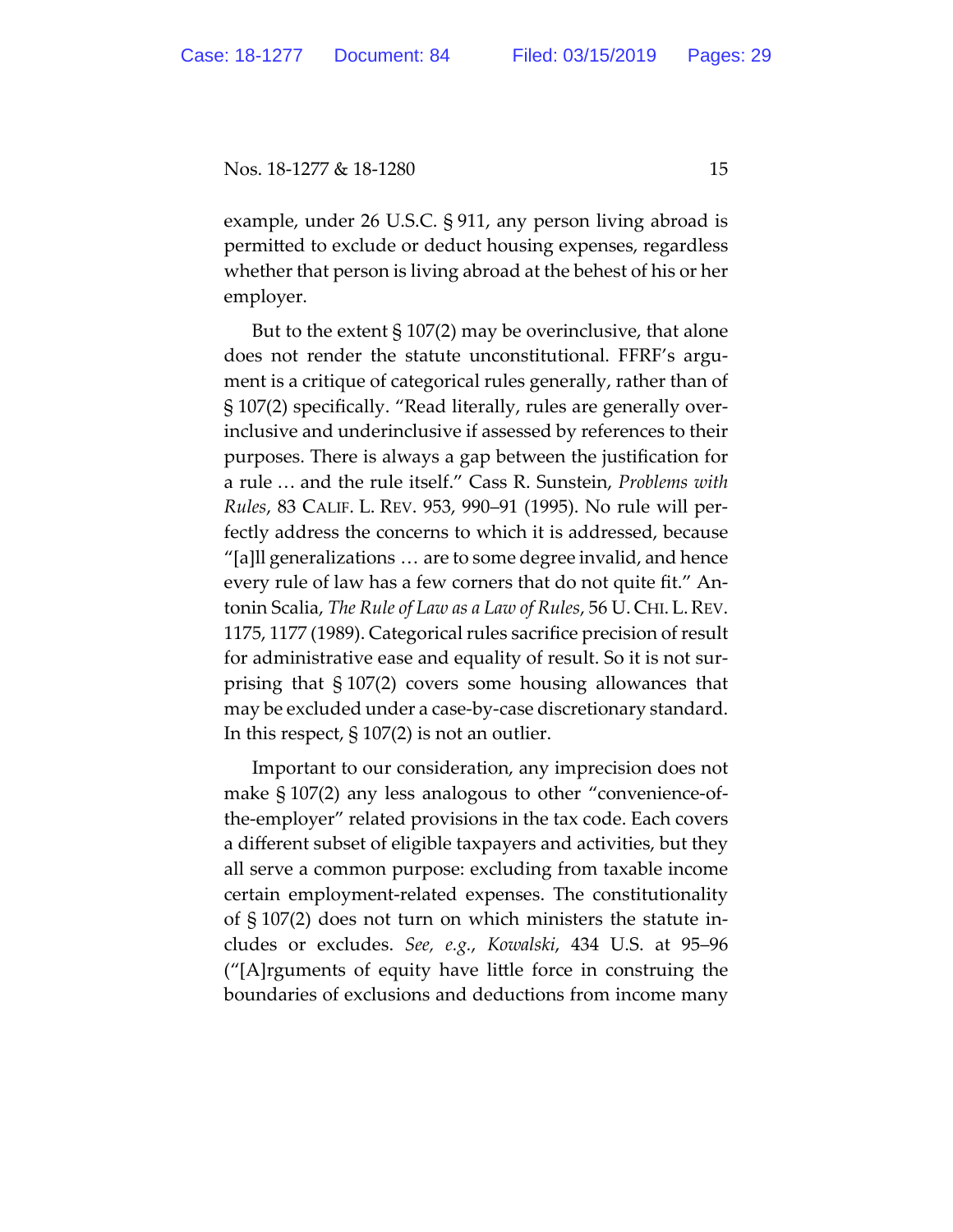of which, to be administrable, must be arbitrary."); *Delong v. Depʹt of Health & Human Servs*., 264 F.3d 1334, 1343 (Fed. Cir. 2001) *("*Like all bright line rules, [the statute] is both overinclusive and under-inclusive, but the imprecision of the statute does not make it unconstitutional.").

The second secular legislative purpose cited by the Treasury Department is elimination of discrimination between ministers. The government argues Congress passed § 107(2) because providing the tax exemption only to ministers given in-kind housing tended to exclude ministers of smaller or poorer denominations. FFRF argues this is a sham and the true justification was to subsidize religion, based on a statement made in the early 1950s by § 107(2)'s sponsoring representative Peter Mack: "Certainly, in these times when we are being threatened by a godless and antireligious world movement we should correct this discrimination against certain ministers who are carrying on such a courageous fight against this foe." *Hearings Before the Committee on Ways and Means: Statement of Hon. Peter F. Mack, Jr., on H.R. 4275, Concerning the Taxability of a Cash Allowance Paid to Clergymen in Lieu of Furnishing Them a Dwelling*, 83d. Cong. 1, at 1576 (June 9, 1953). The Treasury Department and intervenors respond by quoting other statements by Representative Mack from the same hearing, such as that the bill was proposed because "present tax laws are discriminatory among our clergy," *id.* at 1574–75, and because he believed "a serious injustice [was] being done to those ministers who must provide their own home," *id.* at 1576.

This smattering of legislative history does not establish Representative Mack's motives in proposing the bill. Even if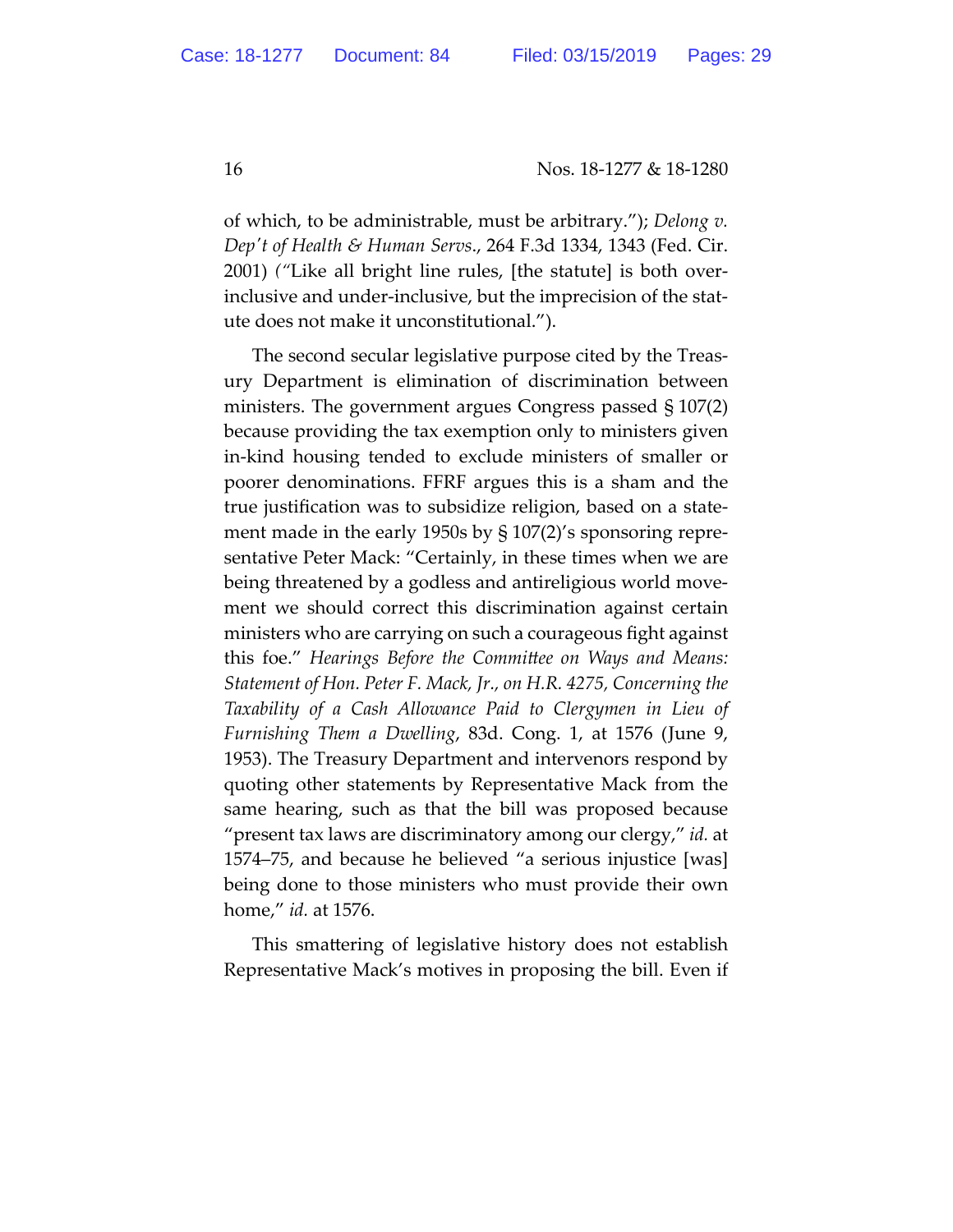his first quote above did so, the motivation of one representative in a House of 435 does not definitively reveal the impetus behind the bill's passage. At the same hearing, other representatives stated different motives. Speaking on the same proposed provision, Representative Ray G. McKennan said the changes were proposed to "create an equitable condition for ministers similarly situated, and would probably eliminate court action [by ministers suing for discrimination]." *Id.* at 1574.

The legislative record does not establish a singular motive behind § 107(2). Conflicting statements among members of Congress—even by the same member—reveal the unreliability of this legislative history. Certainly, these statements do not render "a sham" the Treasury Department's proffered purpose of avoiding discrimination among religions. *Cf. Edwards*, 482 U.S. at 586–87. As such, we take the government at its word, which resolves this question. "The clearest command of the Establishment Clause is that one religious denomination cannot be officially preferred over another." *Larson v. Valente*, 456 U.S. 228, 244 (1982). Avoidance of discrimination against certain religions in favor of others is a permissible secular legislative purpose.

The third secular legislative purpose cited by the Treasury Department is to avoid excessive entanglement with religion. To the government, Congress's decision to exempt ministers from the proof requirements of  $\S 119(a)(2)$  prevents the IRS from conducting intrusive inquiries into how religious organizations use their facilities. *See, e.g.*, *Amos*, 483 U.S. at 339 ("avoid[ing] … intrusive inquiry into religious belief …" prevents entanglement). FFRF responds that § 107(2) does not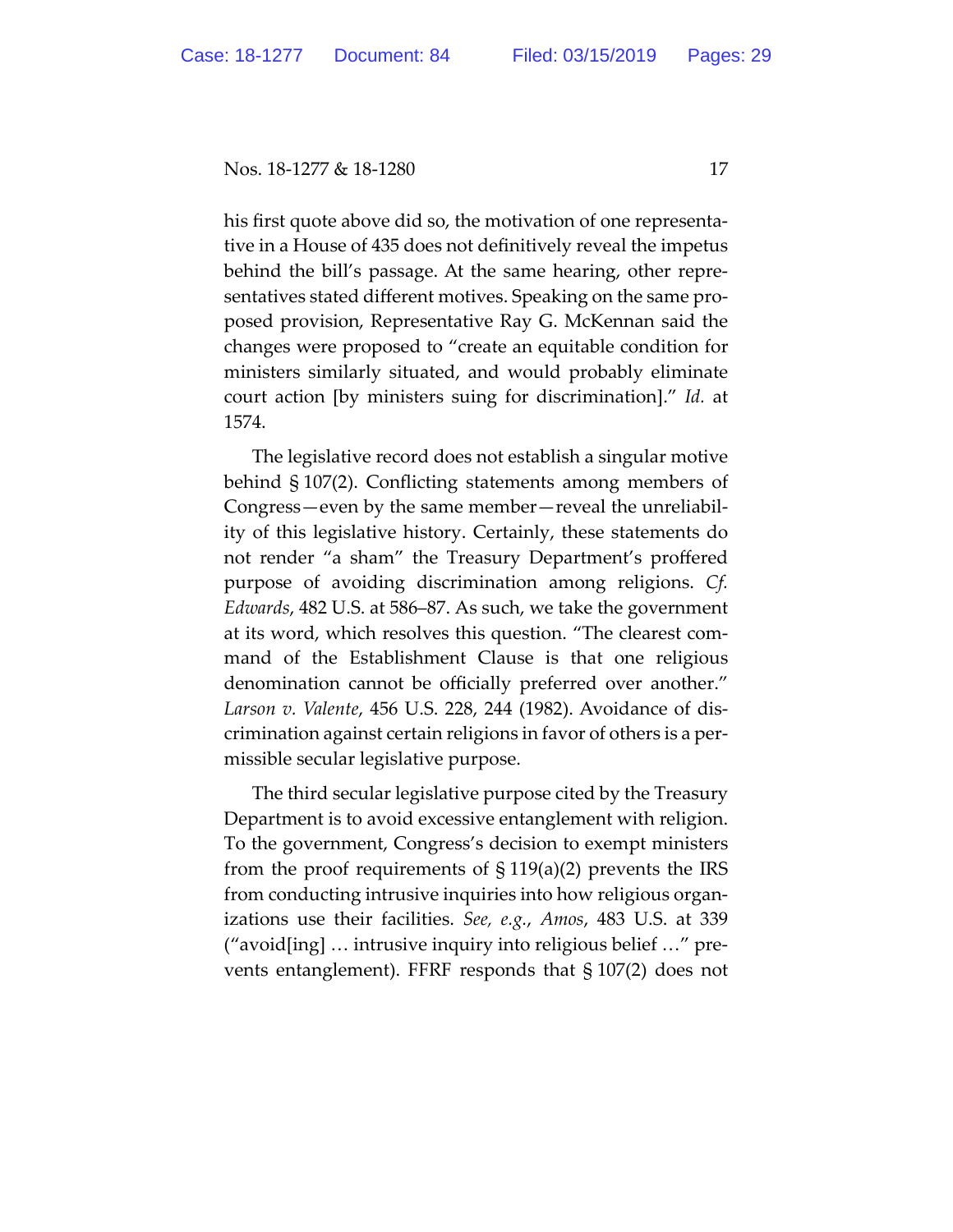avoid such entanglement because the IRS must still administer a test to determine whether a taxpayer qualifies as a minister. FFRF argues this is as fact-intensive an audit as the inquiry administered for the generally applicable statutory exemption, § 119(a)(2).

On this entanglement question, two Supreme Court decisions are particularly instructive. In *Walz v. Tax Comm. of City of N.Y.*, the Court upheld a New York property tax exemption for properties owned by churches and used exclusively for religious worship. *Walz* disagreed with the lower court's examination of churches' contribution to the social welfare to determine whether the tax exemption had a secular purpose:

> To give emphasis to so variable an aspect of the work of religious bodies would introduce an element of governmental evaluation and standards as to the worth of particular social welfare programs, thus producing a kind of continuing day-to-day relationship which the policy of neutrality seeks to minimize.

397 U.S. at 674. Similarly, in *Amos v. Corporation of the Presiding Bishop of the Church of Jesus Christ of Latter-day Saints*, the Supreme Court upheld a categorical exemption for religious organizations from the provisions of Title VII of the Civil Rights Act of 1964. The opinion noted that, under *Lemon*, "it is a permissible legislative purpose to alleviate significant governmental interference with the ability of religious organizations to define and carry out their religious missions." *Amos*, 483 U.S. at 335.

Any financial interaction between religion and government—like taxing a church, or exempting it from tax—entails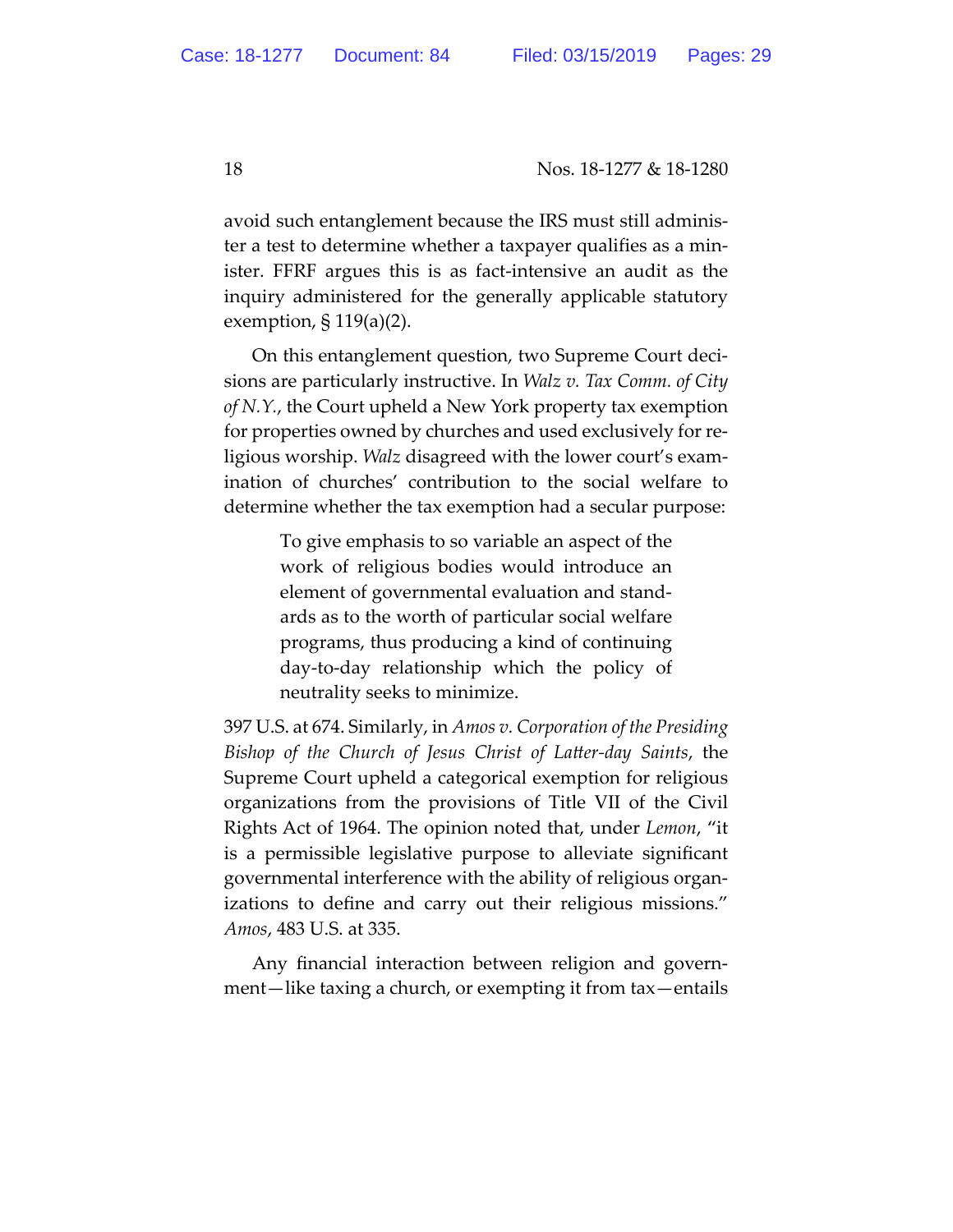some degree of entanglement. But only *excessive* entanglement violates the Establishment Clause. *See Walz*, 307 U.S. at 674 ("We must also be sure that the end result—the effect—is not an excessive government entanglement with religion.") Crucial to our evaluation, the Supreme Court has already permitted the level of entanglement incurred under § 107(2). In *Hosanna-Tabor Evangelical Lutheran Church and School v. EEOC*, 565 U.S. 171 (2012), the Court inquired into the facts underlying Hosanna-Tabor's employment to determine whether she was a minister. *Id.* at 190–92. The IRS does the same under § 107(2) to determine whether a taxpayer qualifies as a minister. The Court would not have so inquired if it violated the Establishment Clause.

In contrast, the application of  $\S 119(a)(2)$  to ministers would entangle church and state far more than under § 107(2). For example, to determine what constitutes the business premises of the employer under § 119(a)(2), the IRS would have to determine what the "business" of the church is and where and how far the "premises" of the church extend. *See* EDWARD A. ZELINSKY, TAXING THE CHURCH 168–69 (2017). To do so, the IRS would need to interrogate ministers on the specifics of their worship activities, even determine which activities constitute "worship." Such government inquiries into the internal affairs of churches to determine their eligibility for tax relief have been rejected as excessive entanglement. *See, e.g.*, *Serbian E. Orthodox Diocese for U.S. of Am. & Canada v. Milivojevich*, 426 U.S. 696, 708–20 (1976) (holding civil courts cannot interfere with the rulings of ecclesiastical tribunals on church affairs); *Schleicher v. Salvation Army*, 518 F.3d 472, 475 (7th Cir. 2008) ("Congress does not want courts to interfere in the internal management of churches … .").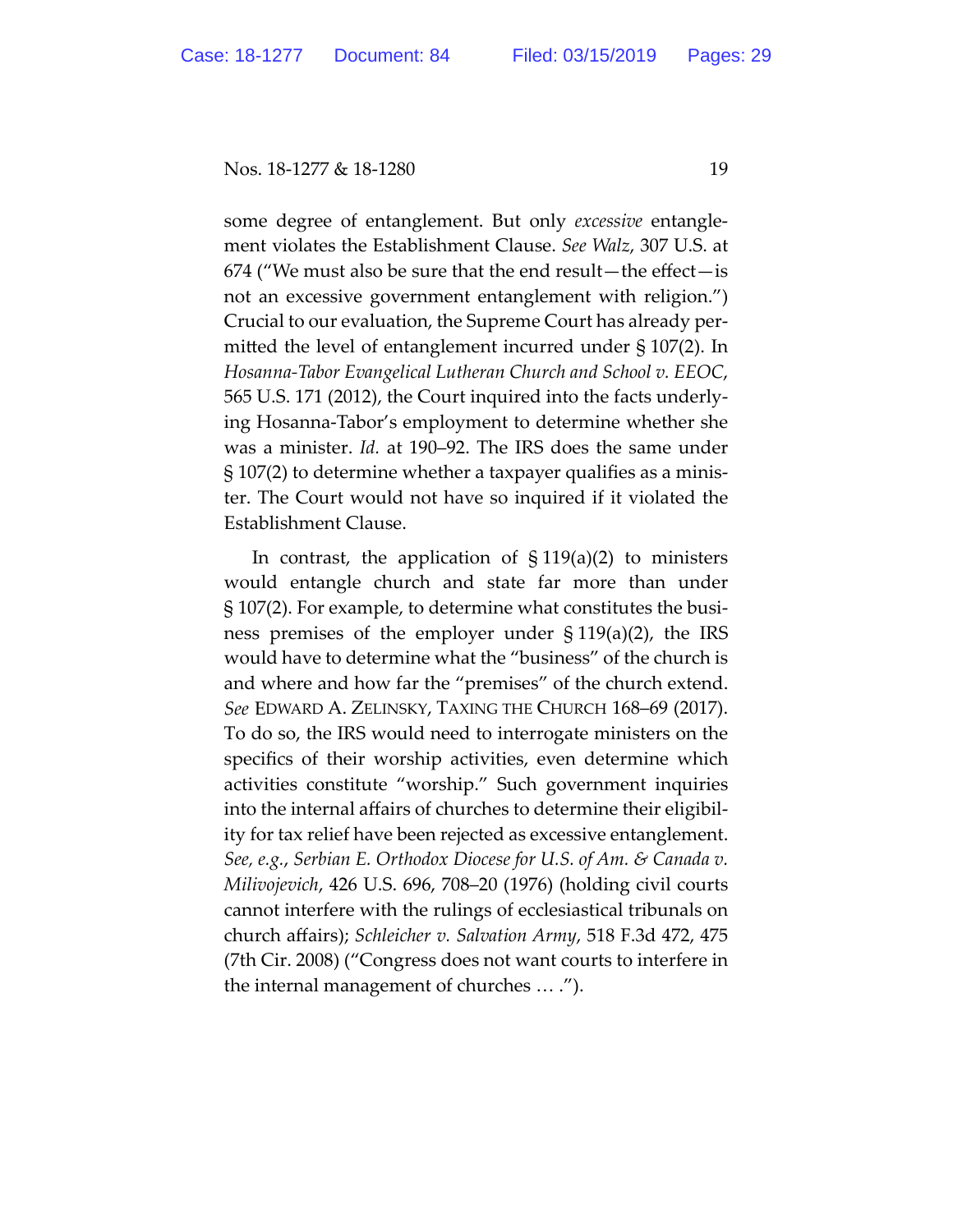Worse, if subject to § 119(a)(2), congregations might alter their religious activities to attempt to conform with its requirements. Congress enacted § 107(2) in part to avoid that. And congressional action "to minimize governmental interference with the decision-making process in religions … does not violate the Establishment Clause." *Amos*, 483 U.S. at 336 (internal citations and quotations omitted).

The categorical nature of § 107(2) also avoids excessive entanglement by providing ministers and their churches certainty as to whether their housing allowances will be exempt from tax. In *Amos*, the Supreme Court held "it is a significant burden on a religious organization to require it, on pain of substantial liability, to predict which of its activities a secular court will consider religious." *Amos*, 483 U.S. at 336.

Recognizing the potentially excessive entanglement threatened by the application of  $\S 119(a)(2)$  to ministers, Congress enacted a less-entangling tax exemption. Seeking to avoid government entanglement is a secular legislative purpose under *Lemon*. *See, e.g.*, *Medina v. Catholic Health Initiatives*, 877 F.3d 1213, 1231 (10th Cir. 2017) ("[T]he Supreme Court has expressly held that a purpose of avoiding government entanglement does not violate the Establishment Clause.") (citing *Amos*, 483 U.S. at 335). Because the government has articulated not one, but three secular purposes, we conclude the first prong of *Lemon* is satisfied.

## *B. Primary Effect of Advancing or Inhibiting Religion*

The second prong of the *Lemon* test requires that a statute have a "principal or primary effect … that neither advances nor inhibits religion." *Lemon*, 403 U.S. at 612. "For a law to have forbidden 'effects' under *Lemon*, it must be fair to say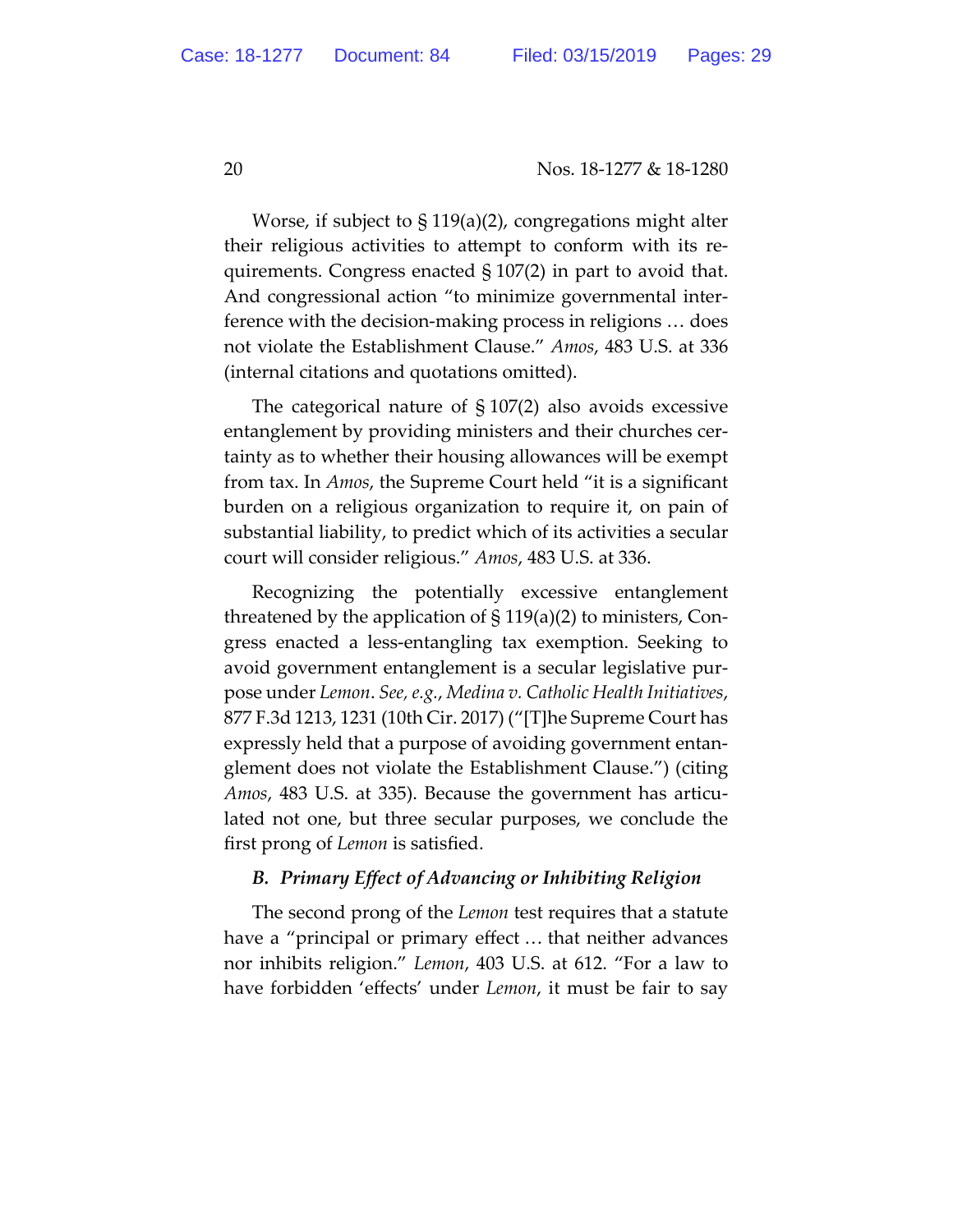that the *government itself* has advanced religion through its own activities and influence." *Amos*, 483 U.S. at 337 (emphasis in original). This entails "sponsorship, financial support, and active involvement of the sovereign in religious activity." *Walz*, 297 U.S. at 668.

FFRF contends the Supreme Court's holdings in *Amos* and *Walz* were superseded by Justice Brennan's plurality opinion in *Texas Monthly, Inc. v. Bullock*, 489 U.S. 1 (1989). That case resolved an Establishment Clause challenge to a state tax exemption for religious publications. To determine whether Justice Brennan's opinion controls, we examine the grounds for decision in *Texas Monthly*'s various concurrences. *See Marks v. United States*, 430 U.S. 188, 193 (1977) ("When a fragmented Court decides a case and no single rationale explaining the result enjoys the assent of five Justices, the holding of the Court may be viewed as that position taken by those Members who concurred in the judgments on the narrowest grounds.").

In *Texas Monthly*, Justice Brennan authored an opinion joined by Justice Marshall and Justice Stevens and announced the result of the case; Justice White concurred in the result and wrote separately; Justice Blackmun concurred in the result and wrote for himself and Justice O'Connor; and Justice Scalia filed a dissenting opinion, joined by Chief Justice Rehnquist and Justice Kennedy. Justice Brennan's opinion concluded that the tax exemption for religious publications violated the Establishment Clause because "[e]very tax exemption constitutes a subsidy that affects nonqualifying taxpayers." *Texas Monthly*, 489 U.S. at 14 (Brennan, J., plurality opinion). He stated any subsidy directed "exclusively to religious organi-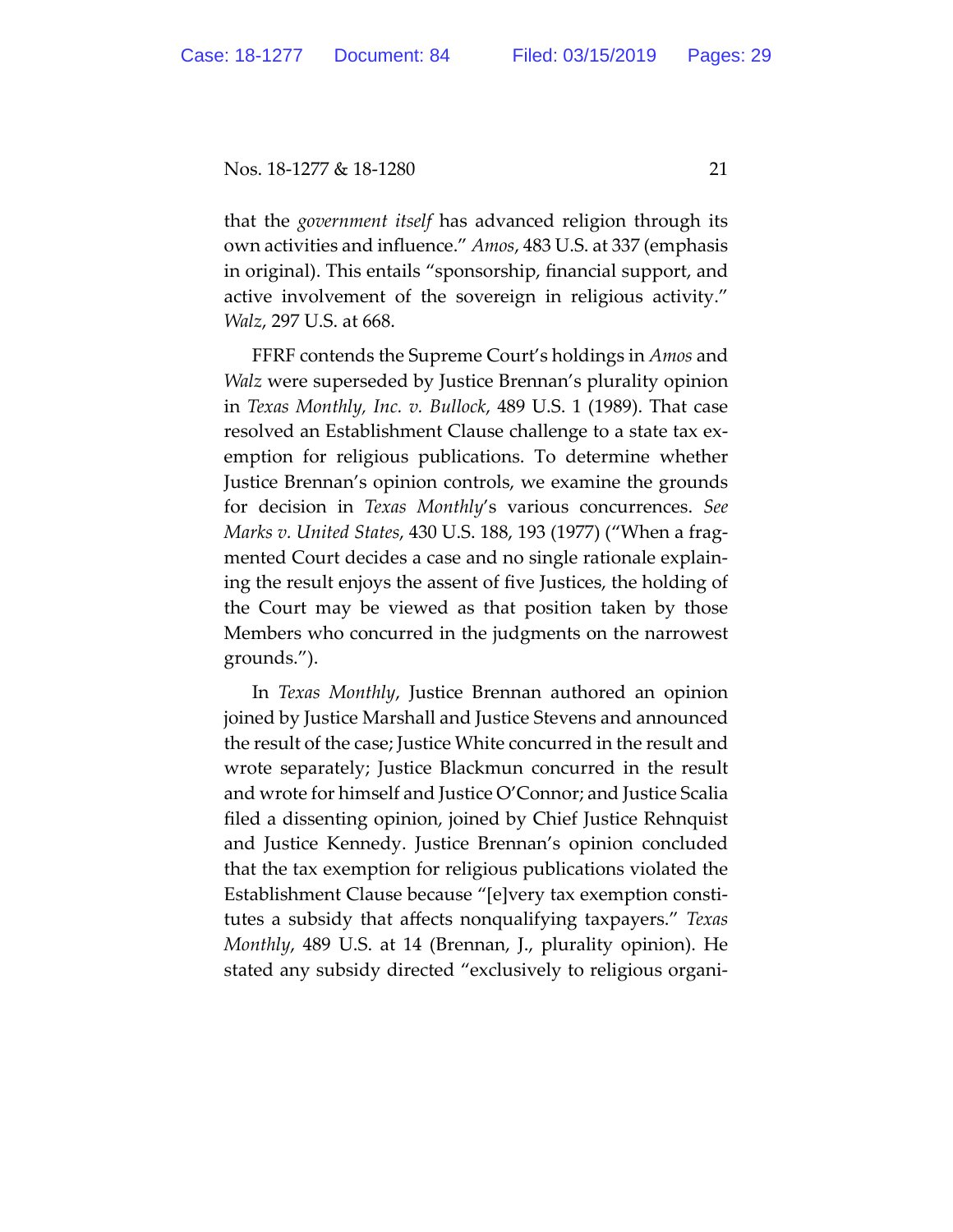zations that is not required by the Free Exercise Clause … cannot but convey a message of endorsement to slighted members of the community." *Id.* at 15 (internal citations and quotations omitted).

The other opinions in *Texas Monthly* were narrower in scope. Justice White's concurrence reached the same result, but on an independent ground, the Press Clause. Justice Blackmun's concurrence agreed that the tax exemption violated the Establishment Clause, but did not adopt many of Justice Brennan's sweeping statements. Justice Blackmun urged that the case be resolved narrowly and concluded only that "a tax exemption *limited to* the sale of religious literature by religious organizations violates the Establishment Clause." *Id.* at 28 (Blackmun, J., concurring) (emphasis in original). Because Justice Blackmun decided the case on Establishment Clause grounds, $9$  and on a narrower basis than Justice Brennan's opinion, under the *Marks* rule Justice Blackmun's concurrence sets the rule of decision of *Texas Monthly*. His concurrence did not comment on what constitutes a forbidden effect under *Lemon*, so *Texas Monthly* does not alter our analysis of this second prong.

 $\overline{a}$ 

<sup>9</sup> Even if Justice White's opinion were based on narrower grounds than Justice Blackmun's opinion, it reached the same result under a different constitutional clause. "*Marks* applies 'only when one opinion is a logical subset of other, broader opinions.'" *Gibson v. American Cyanamid Co.*, 760 F.3d 600, 619 (7th Cir. 2014) (quoting *King v. Palmer*, 950 F.2d 771, 781 (D.C. Cir. 1991) (en banc)). Justice Blackmun's opinion provided the fourth and fifth votes in *Texas Monthly* and shared the "common denominator" of resolving the issue under the Establishment Clause, so it controls. *Gibson*, 760 F.3d at 619 (quoting *United States v. Heron*, 564 F.3d 879, 884 (7th Cir. 2009)).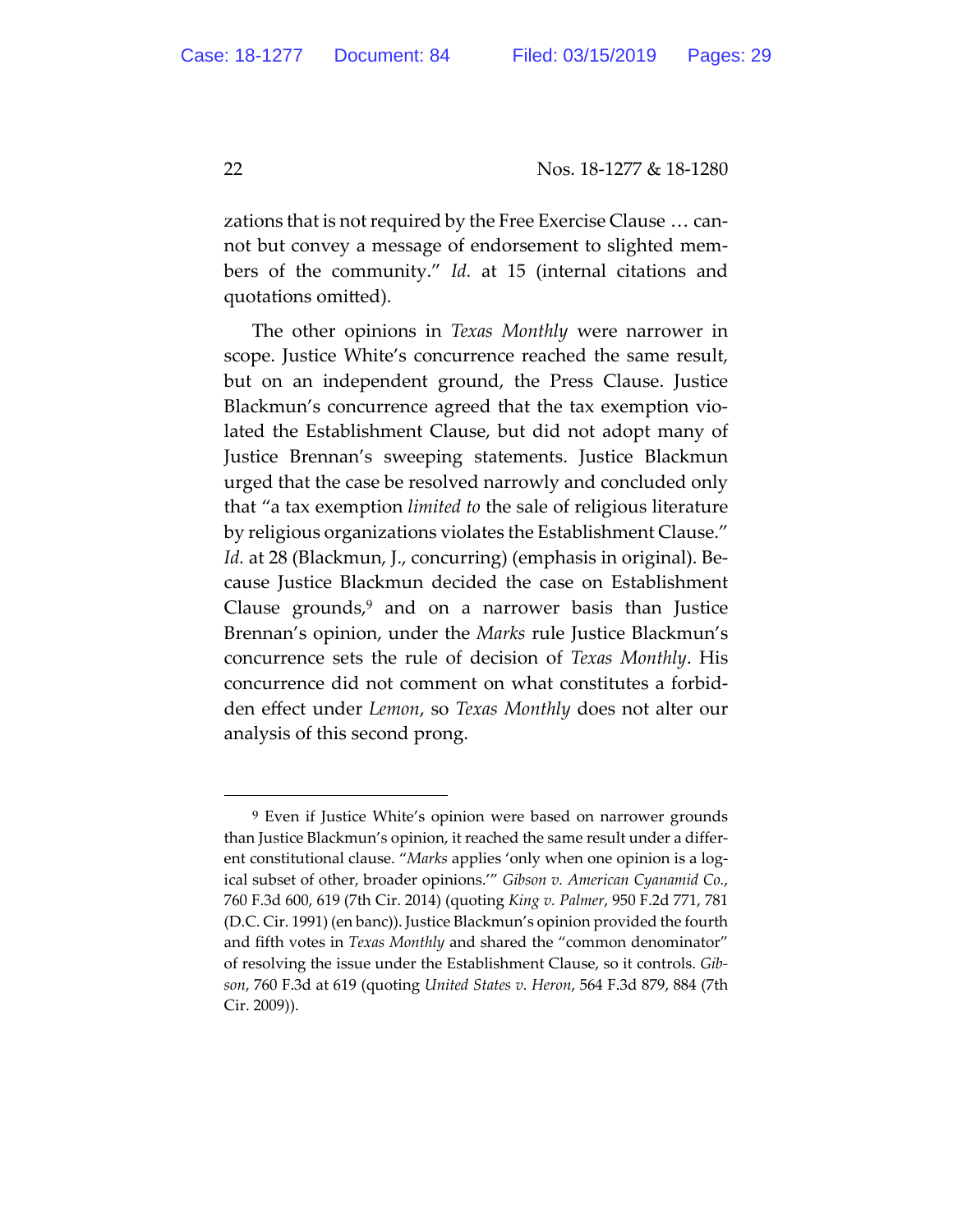$\overline{a}$ 

With *Walz* and *Amos* still in effect, we evaluate forbidden effects under their framework. FFRF contends a tax exemption for religion is identical to a government subsidy for religion. In economic terms, a subsidy and a tax exemption may have the same practical impact. *See, e.g.*, Adam Chodorow, *The Parsonage Allowance*, 51 U.C. DAVIS L. REV. 849, 854 (2018) ("The claim that exemptions differ from direct subsidies for Establishment Clause purposes simply ignores economic reality."). But the Supreme Court has already found a constitutionally significant difference between the two on taxing religion. "The grant of a tax exemption is not sponsorship since the government does not transfer part of its revenue to churches but simply abstains from demanding that the church support the state." *Walz*, 397 U.S. at 675.10

Under *Walz* and *Amos*, then, § 107(2) does not advance religion on behalf of the government. Providing a tax exemption does not "connote[] sponsorship, financial support, and active involvement of the [government] in religious activity" under *Walz*, 397 U.S. at 668; *see also Amos*, 483 U.S. at 337 ("[W]e do not see how any advancement of religion achieved by the [exempt religious organization] can be fairly attributed to the Government, as opposed to the Church.").

Under these precedents, the primary effect of § 107(2) is not to advance religion on behalf of the government, but to

 $10$  The Supreme Court tacitly reaffirmed this approach in its standing discussion in *Arizona Christian Sch. Tuition Org. v. Winn*, 536 U.S. 125 (2011). There, it held taxpayers had no standing to challenge a tax credit directed primarily towards sectarian schools because "[w]hen the government declines to impose a tax, … there is no … connection between dissenting taxpayer and alleged establishment." *Id*. at 142.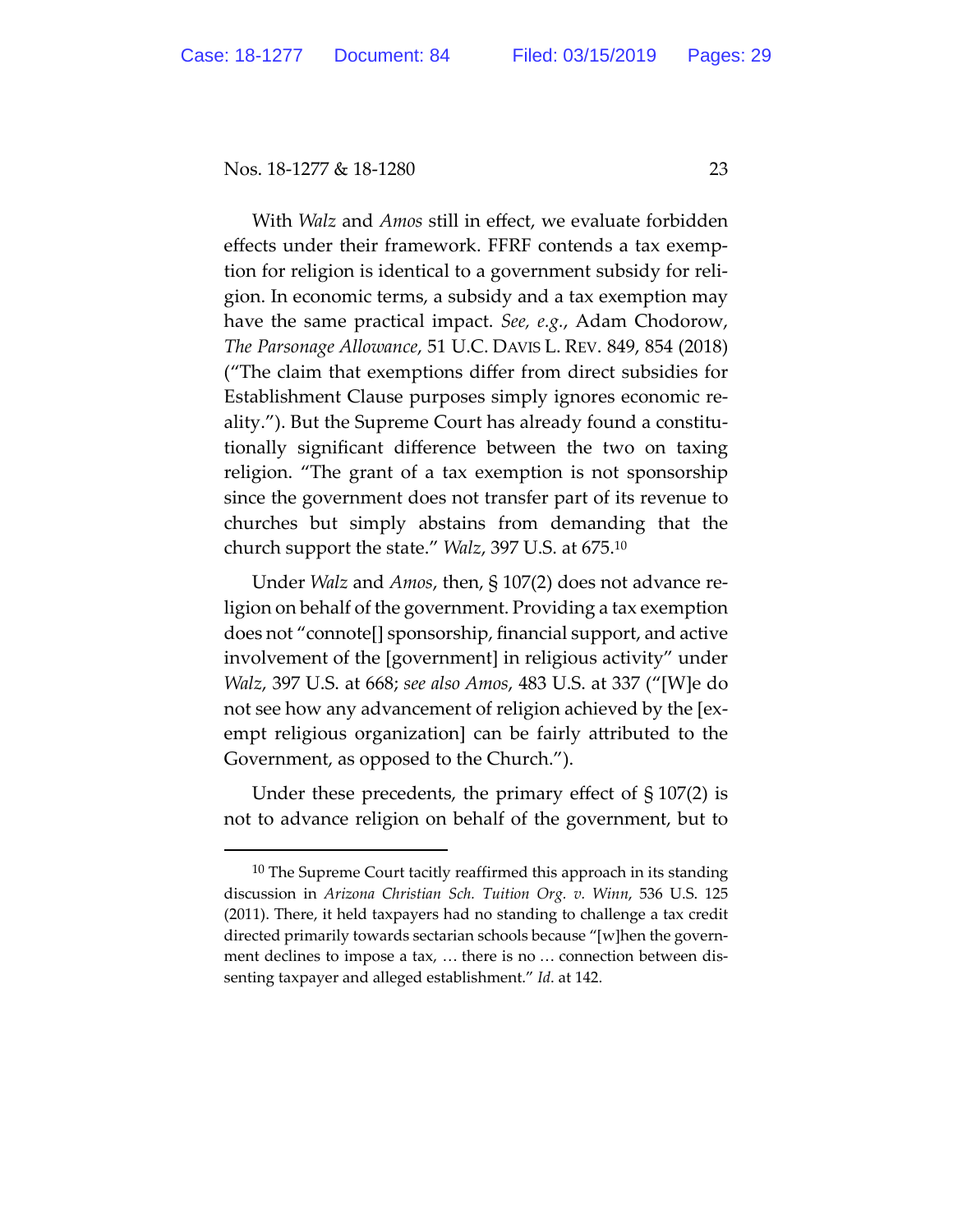"*allow*[] churches to advance religion, which is their very purpose." *Amos*, 483 U.S. at 337 (emphasis in original). So § 107(2) passes the second prong of *Lemon*.

## *C. Excessive Entanglement with Religion*

The third prong of the *Lemon* test is whether the state "foster[s] 'an excessive government entanglement with religion.'" *Lemon*, 403 U.S. at 613 (quoting *Walz*, 397 U.S. at 674). We have addressed this prong in Part III.A above. Because some level of church-state interaction is unavoidable, "[e]ntanglement is a question of kind and degree." *Lynch*, 465 U.S. at 684. Section 107(2) avoids government inquiry into the use of a minister's home, but it still requires the IRS to determine who qualifies as a minister eligible for the exemption. Even if the IRS's test for who qualifies as a minister involves entanglement, it is of a nature approved by the Supreme Court in *Hosanna-Tabor*. *See Hosanna-Tabor*, 565 U.S. at 190–95 (engaging in a fact-bound analysis to determine whether the petitioner qualified as a minister). The alternative would be to force ministers to comply with the far more detailed and particular, and thus more entangling, requirements of § 119(a)(2).

In answer to these concerns, Congress chose to enact § 107(2). Legislative determinations about the Establishment Clause, while not binding, are entitled to deference. "We in the Judiciary must be wary of interpreting [the Religion] Clauses in a manner that negates the legislative role altogether." *Texas Monthly*, 489 U.S. at 28 (Blackmun, J., concurring). Legislative deference is particularly great for classifications in tax legislation. *See, e.g.*, *Regan v. Taxation with Representation of Washington*, 461 U.S. 540, 547 (1997) ("Legislatures have especially broad latitude in creating classifications and distinctions in tax statutes."); *Madden v. Kentucky*,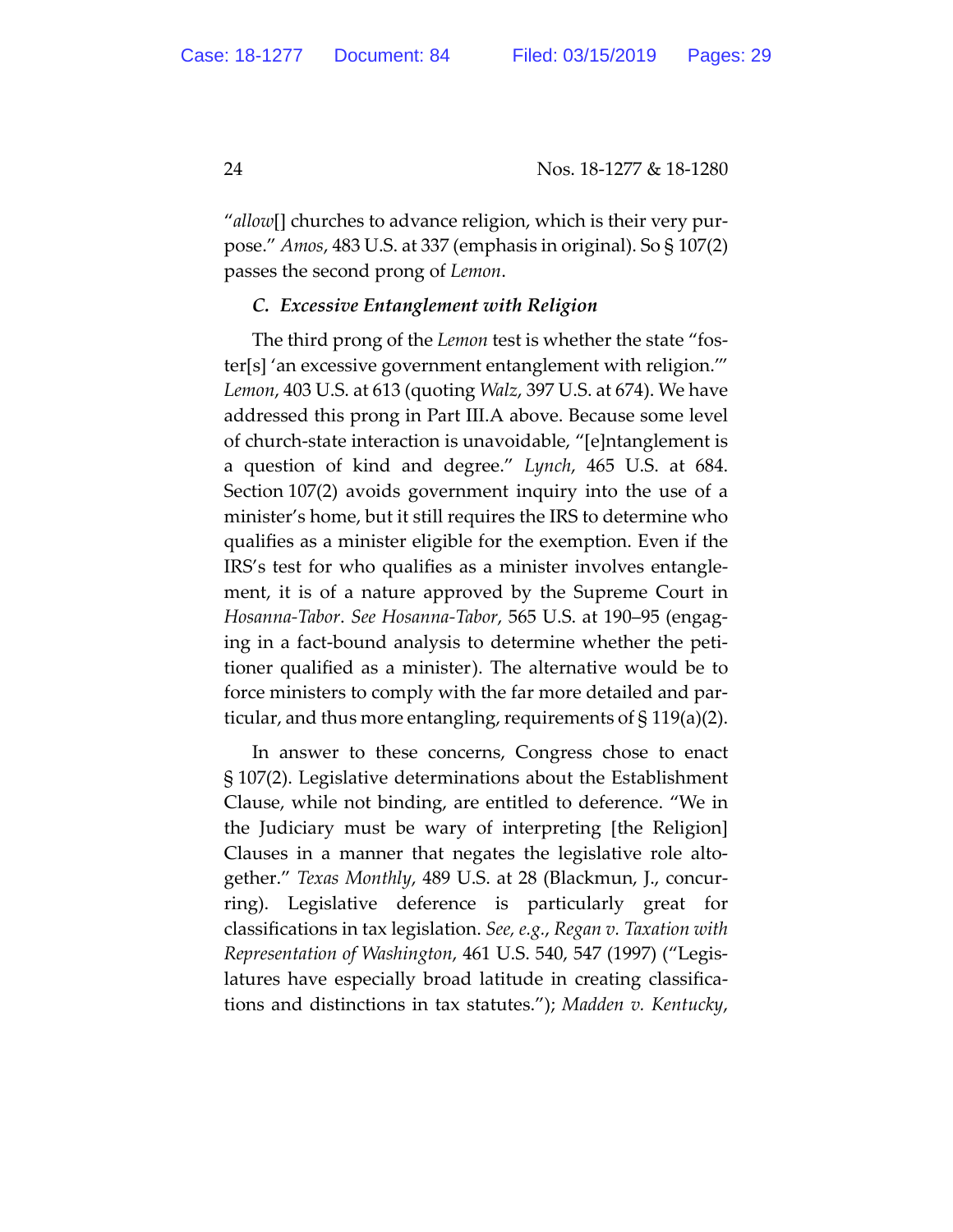309 U.S. 83, 88 (1940) (holding that for tax classifications challenged under the Fourteenth Amendment, "the presumption of constitutionality can be overcome only by the most explicit demonstration that a classification is a hostile and oppressive discrimination against particular persons and classes"). Congress decided § 107(2) is the less entangling option, so we will not disturb it.

We conclude § 107(2) has a secular legislative purpose, its principal effect is neither to endorse nor to inhibit religion, and it does not cause excessive government entanglement. Here, "[t]here is no genuine nexus between tax exemption and establishment of religion." *Walz*, 397 U.S. at 675. Section 107(2), then, does not violate the Establishment Clause under the *Lemon* test.

### **IV.**

We next examine whether  $\S 107(2)$  passes the historical significance test.11 The Supreme Court has held "the Establishment Clause must be interpreted 'by reference to historical practices and understandings.'" *Town of Greece v. Galloway*, 572 U.S. 565, 576 (2014) (quoting *Cty. of Allegheny v. Am. Civil* 

<sup>&</sup>lt;sup>11</sup> FFRF and amici curiae supporting appellees' position offer no arguments under the historical significance test, except to assert the test applies only to legislative prayer. We find no such limitation. Though *Town of Greece* addressed legislative prayer, it stated that "the Establishment Clause must be interpreted 'by reference to historical practices and understandings.'" 572 U.S. at 576 (quoting *Cty. of Allegheny*, 492 U.S. at 670 (Kennedy, J., concurring in judgment in part and dissenting in part)). This language does not limit the application of the *Town of Greece* standard to constitutional challenges to legislative prayer. As this part discusses, other Supreme Court cases have examined relevant history as to monuments as well as the ministerial exception.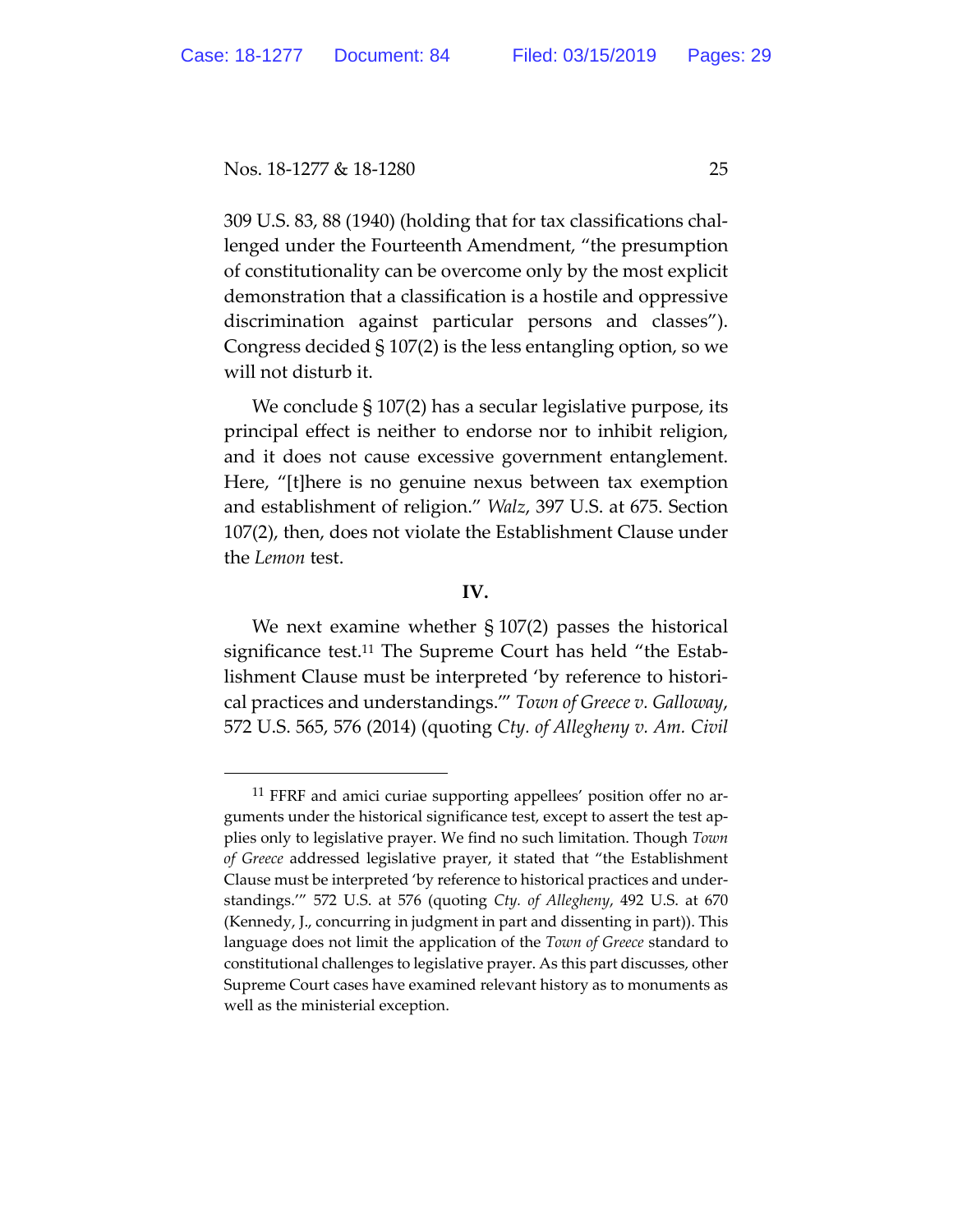*Liberties Union Greater Pittsburgh Chapter*, 492 U.S. 573, 670 (1989) (Kennedy, J., concurring in judgment in part and dissenting in part)). This fact-bound test was developed in three cases. First, in *Van Orden v. Perry*, 545 U.S. 677 (2005) (plurality opinion), the Court considered whether a monument inscribed with the Ten Commandments on Texas government property violated the Establishment Clause. *Van Orden* criticized the *Lemon* test for ignoring the "strong role played by religion and religious traditions throughout our Nation's history." *Id.* at 683. Instead, the Court reviewed a number of historical examples of governments referencing God and displaying the Ten Commandments without issue. On that basis, the Court held the monument did not violate the Establishment Clause. *Id.* at 692.

Next, in *Hosanna-Tabor*, a unanimous Supreme Court held that the Establishment Clause prevents governments from interfering with the decision of a religious group to terminate one of its ministers. In so deciding, the opinion explored the history of church-state relations in the United States and England, back to the Magna Carta. *Hosanna-Tabor*, 565 U.S. at 182. From that history, the Court determined that the First Amendment was adopted in part to prevent "the new Federal Government—unlike the English Crown—[from a] role in filling ecclesiastical offices." *Id.* at 184. This determination formed the basis of the Court's decision.

Finally, in *Town of Greece* the Supreme Court applied the historical significance test when it held legislative prayer does not violate the Establishment Clause. The Court held that "[a]ny test the Court adopts [for the Establishment Clause]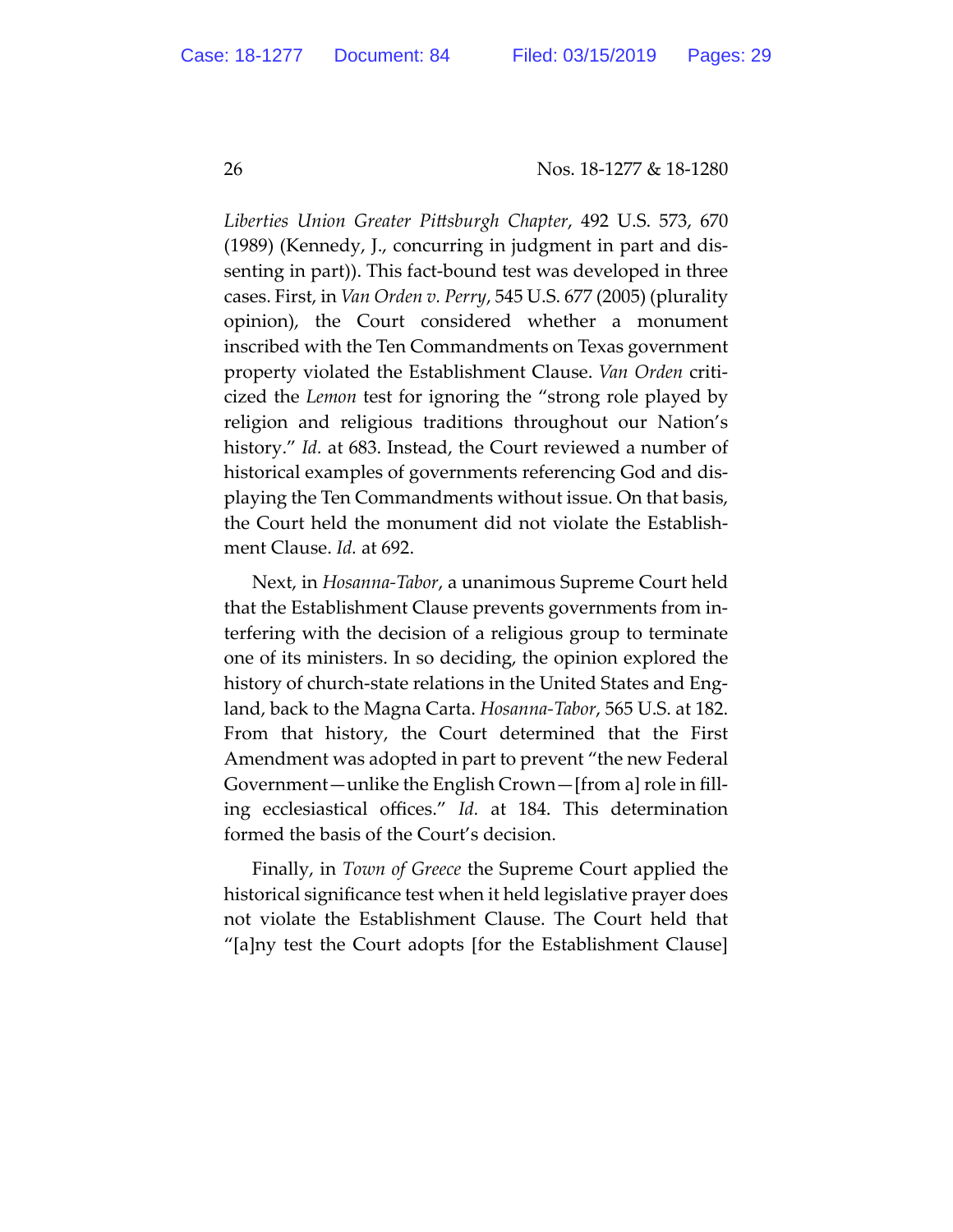must acknowledge a practice that was accepted by the Framers and has withstood the critical scrutiny of time and political change." *Town of Greece*, 572 U.S. at 577.

We now apply the historical significance test to this case. FFRF offers no evidence that provisions like  $\S 107(2)$  were historically viewed as an establishment of religion. The government and intervenors, and amici curiae supporting their position, have provided substantial evidence of a lengthy tradition of tax exemptions for religion, particularly for church-owned properties. For over two centuries, the states have implemented church property tax exemptions in various forms. *See* John Witte, Jr., *Tax Exemption of Church Property: Historical Anomaly or Valid Constitutional Practice?*, 64 S. CAL. L.REV. 363, 380 (1991) ("The colonial law exemption of church property continued largely uninterrupted in the early decades of the American republic."); *see also id.* at 389–95 (detailing state protections for religious tax exemptions from the late 19th to early 20th centuries). When challenged on establishment grounds, such tax exemptions typically have been upheld. *See, e.g.*, *Trustees of Griswold College v. State*, 46 Iowa 275, 282 (1877) (ruling the state constitution's Establishment Clause "does not [implicate] the exemption from taxation of such church property as the legislature may think proper").

Congress has enacted federal tax exemptions for religious organizations as far back as 1802, when it permitted the County of Alexandria (then under federal control) to exempt church property from taxation, *see* 7 Cong. Ch. 53, May 3, 1802, 2 Stat. 194, and as recently as 2002, the last time § 107 was amended. *See* Clergy Housing Allowance Clarification Act of 2002, Pub. L. No. 107–181, 116 Stat. 583. As early as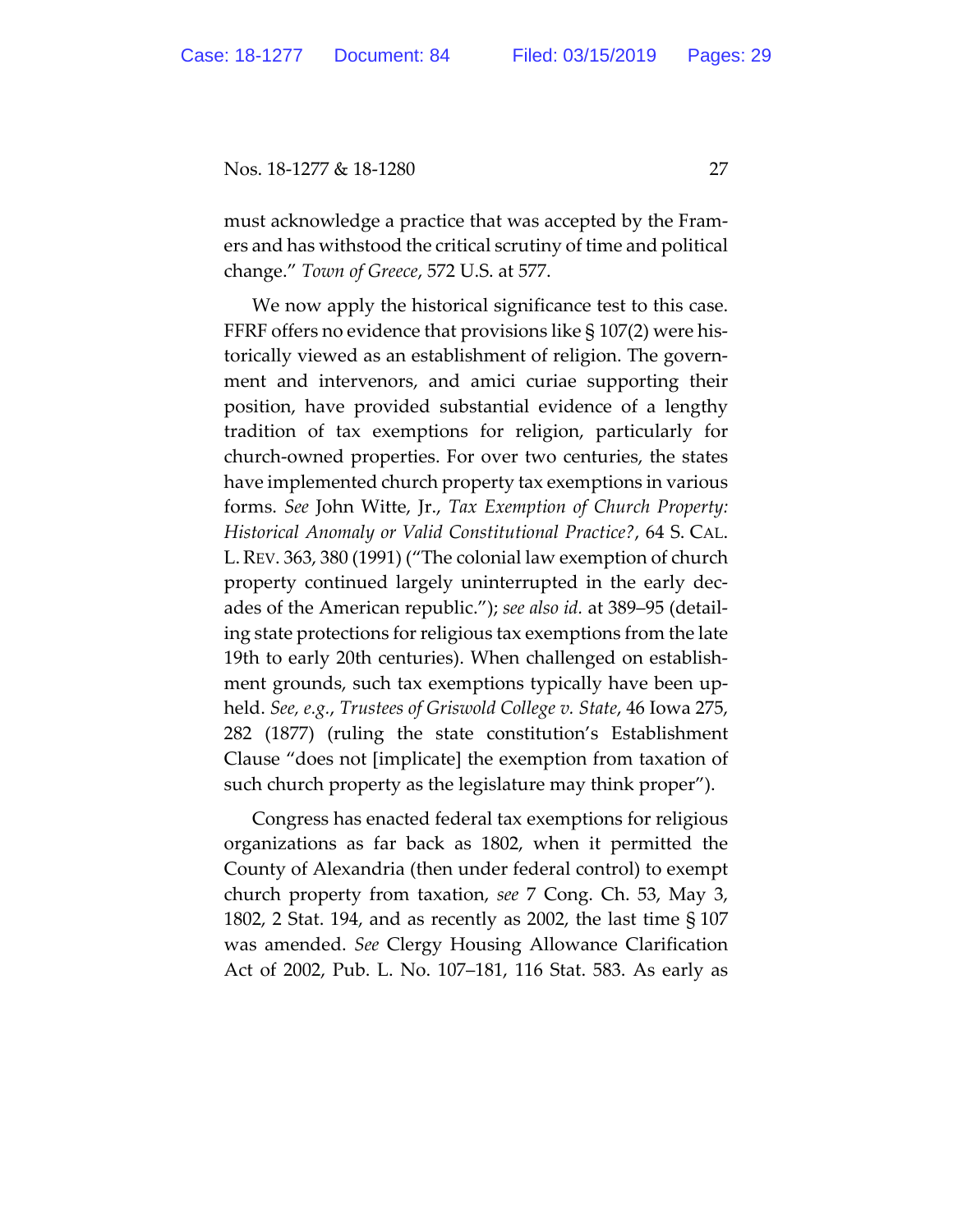1885, the U.S. Supreme Court acknowledged and accepted religious property tax exemptions in *Gibbons v. District of Columbia*, 116 U.S. 404 (1886), "reflecting more than a century of our history and uninterrupted practice." *Walz*, 397 U.S. at 680. Today, more than 2,600 federal and state tax laws provide religious exemptions. NINA J. CRIMM & LAURENCE H. WINER, POLITICS, TAXES, AND THE PULPIT: PROVOCATIVE FIRST AMENDMENT CONFLICTS 43 (2011).

The district court distinguished § 107(2) from this long and continuing historical tradition of property tax exemptions by noting the statute is an income tax exemption. We find this too fine a distinction, as it ignores the impact of the Sixteenth Amendment. Before 1913, Congress could not constitutionally tax housing provided to ministers as part of their income. *See Pollock v. Farmers' Loan & Trust Co.*, 158 U.S. 601, 637 (1895) (invalidating a state income tax). Within a few years of income becoming taxable, Congress moved to exclude parsonages from income, and a few decades later excluded cash housing allowances as well. Congress was continuing its "historical practice[]" of exempting certain church resources from taxation. *Town of Greece*, 572 U.S. at 576. This endeavor limits entanglement between church and state, *see supra* at Part III.C. Given this history, we conclude § 107(2) does not violate the Establishment Clause under the historical significance test.

## **V.**

FFRF claims § 107(2) renders unto God that which is Caesar's. But this tax provision falls into the play between the joints of the Free Exercise Clause and the Establishment Clause: neither commanded by the former, nor proscribed by